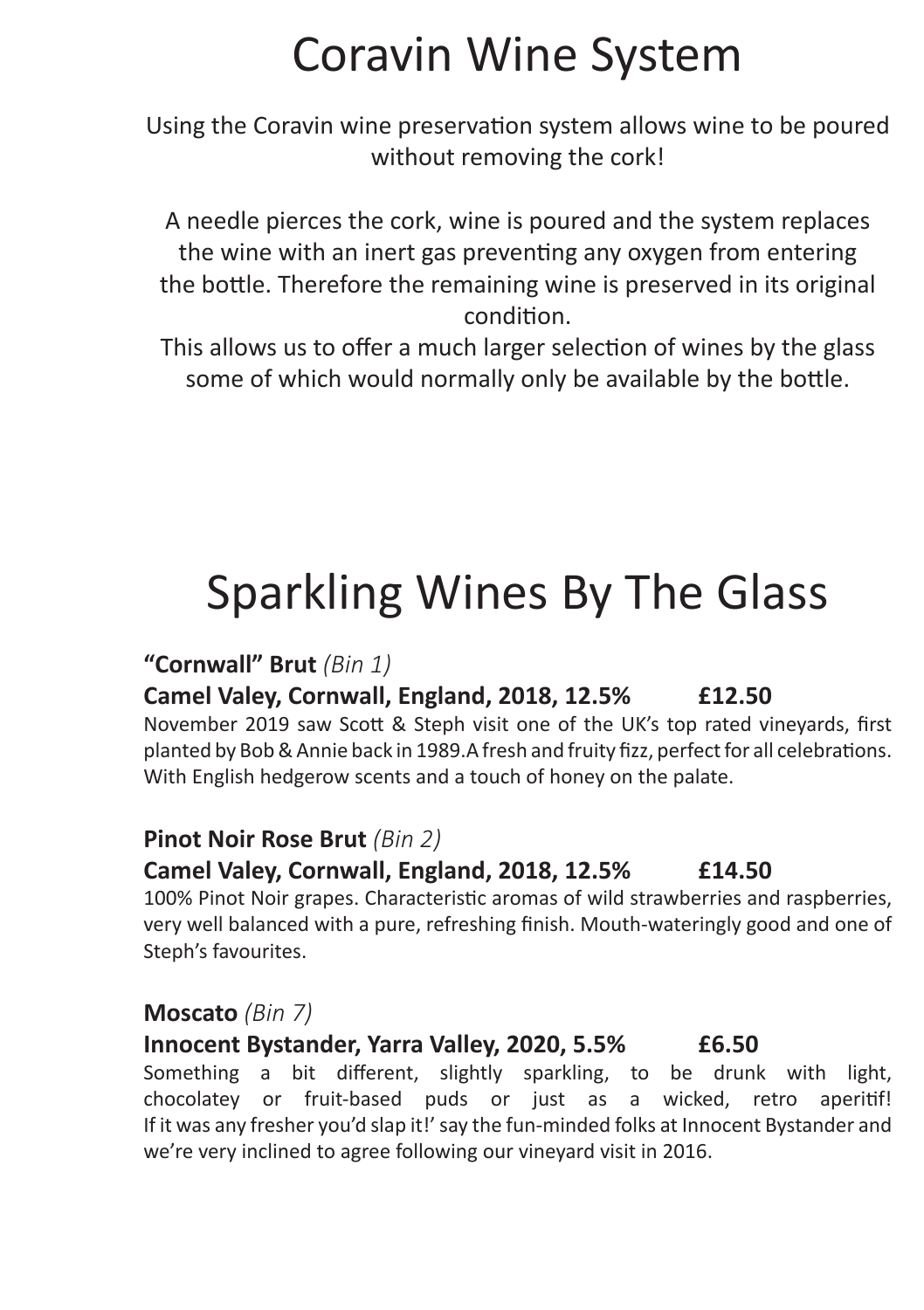# White Wines By The Glass **125ml 175ml**

#### **Alvarinho** *(Bin 25)*

### **Azevedo, Vinho Verde, 2019, 12.0% £5.70 £8.00**

Clear and bright yellow in colour. On the nose the wine boasts intense aromas of nectarine, apricot and mango along with floral nuances. Full flavoured and rich on the palate but balanced by a lively acidity which carries the ripe fruit flavours onto the lingering finish.

### **Pinot Grigio** *(Bin 22)*

**`Terrapieno` Alpha Zeta, Veneto, 2020, 12.5% £6.10 £8.50** This is a single vineyard Pinot Grigio with great intensity and balance. It has lifted aromas of pear and bread crust, classic for Pinot Grigio from this region. The nose gives way to lovely weight and a silky texture on the palate, with hints of dried herbs. The wine finishes dry with a zesty acidity and a saline minerality on the finish.

#### **Sauvignon Blanc** *(Bin 36)*

**Framingham, Marlborough, 2019, 12.5% £6.50 £9.00** This Sauvignon Blanc has smoky aromatics, with flint, bitter lemon citrus, grapefruit and tropical hints. The palate is rich, slightly chewy, with good mouthfeel, texture and harmony. Flavours of yellow citrus, currant, papaya and sweet herbs carry through the finish.

### **Chenin Blanc** *(Bin 33)*

#### **Spice Route, Swartland, 2019, 14.0% £7.20 £10.00**

Charles Back was a pioneer in the Swartland when he started Spice Route in 1998. Today, the region is the source of many of South Africa's outstanding wines. This Chenin Blanc has a classic lemon-lime character with a characteristic waxy, almost honeyed note on the palate and a lime twist on the finish.

#### **Riesling Reserve** *(Bin 17)*

#### **Gustave Lorentz, Alsace, 2018, 12.5% £7.50 £10.50**

The Gustave Lorentz Riesling Reserve has a pale yellow color, with an expressive and refined nose filled with citrus and white flower aromas. It has a lively attack, refreshing acidity, great structure and a clean, dry finish. A classic Alsace Riesling.

#### **'Elodie' Chenin Blanc** *(Bin 32)* **Coravin Gabriëlskloof, Swartland, 2018, 13.0% £10.50**

This wine is light golden in colour with subtle aromas of apricot and white peach coupled with layers of almond, orange blossom and herbs. The palate is full-bodied with great natural acidity and freshness which is typical of old vine Chenin.

#### **continued...**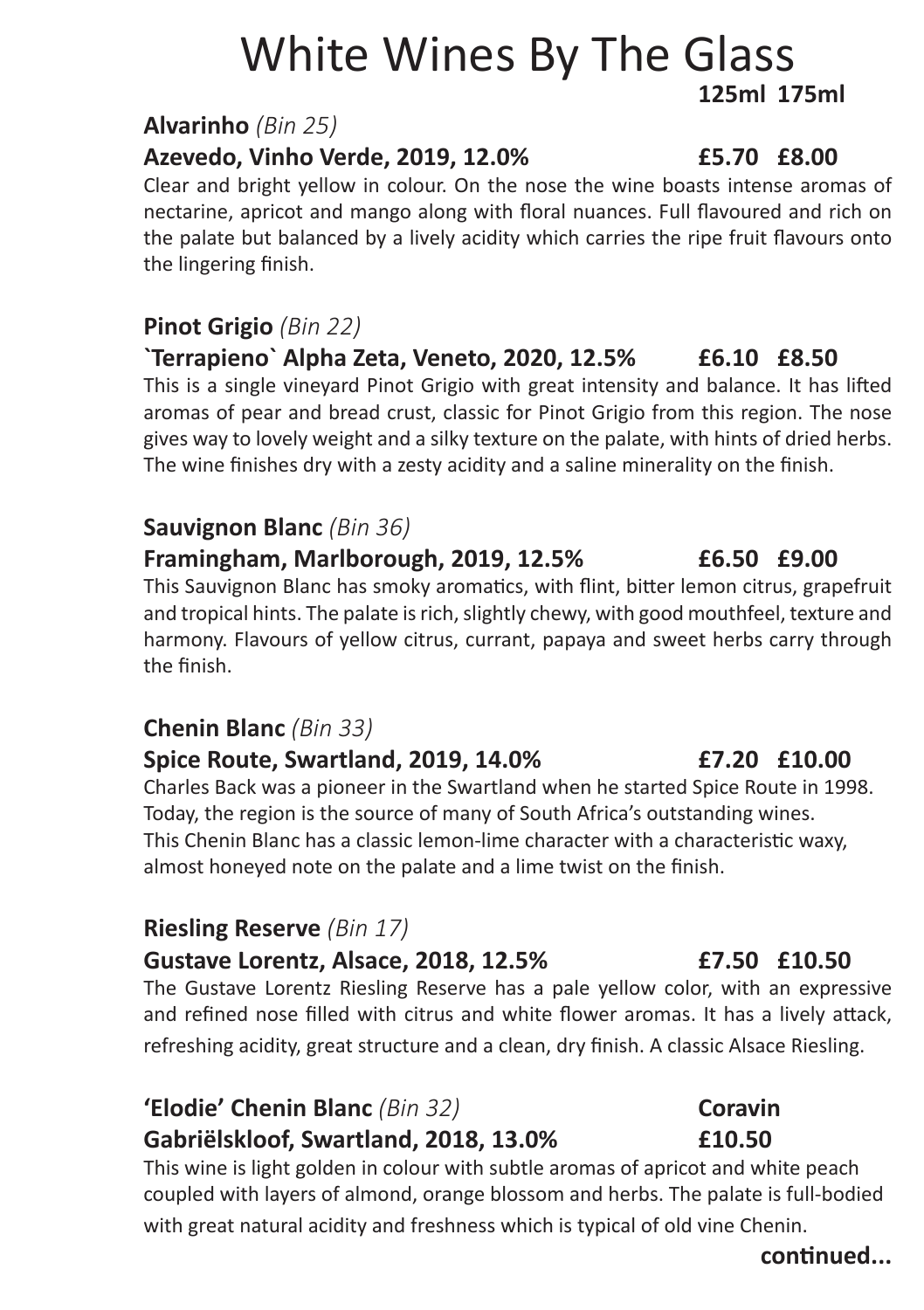### **Meerlust Chardonnay** *(Bin 27)* **Coravin Stellenbosch, 2017, 13.0% £10.50**

On the palate the wine is medium bodied and linear but retains generous focused citrus fruit flavours with sleek, balanced and crisp acidity. The wine remains vivacious and fresh on the finish with clean citrus fruit and stony minerality. The wine has a long, very pleasant lingering finish.

### **Polish Hill Riesling** *(Bin 40)* **Coravin Grosset, Clare Valley, 2019, 12.7% £14.00**

Jeffrey Grosset established his winery in 1981 in the historic township of Auburn, this iconic single site wine is what many consider to be the ultimate Clare Valley Riesling. An intense nose which combines mineral and tropical. The palate has notes of lime blossom, pineapple and wet slate.

#### **Chablis Grand Cru 'Les Clos' (Bin 12) Coravin Domaine de L'Enclos, Burgundy, 2018, 14.0% £16.50**

This is one of the most exciting new domaines to have emerged from Chablis in the past decade. The Grand Cru 'Les Clos' is complex with hints of minerality on the nose, the flavours on the palate are extremely concentrated with a superb balance.

# Rose Wine By The Glass

**Rosebud** *(Bin 50)*

**Gabriëlskloof, Bot River, 2020, 12.5% £6.10 £8.50**

50% Syrah/Shiraz , 50% Viognier. Beautifully aromatic, the 'Rosebud' balances floral notes with fruity aromas of papaya, strawberry and watermelon. The palate is lightbodied with a refreshing acidity.

## **125ml 175ml**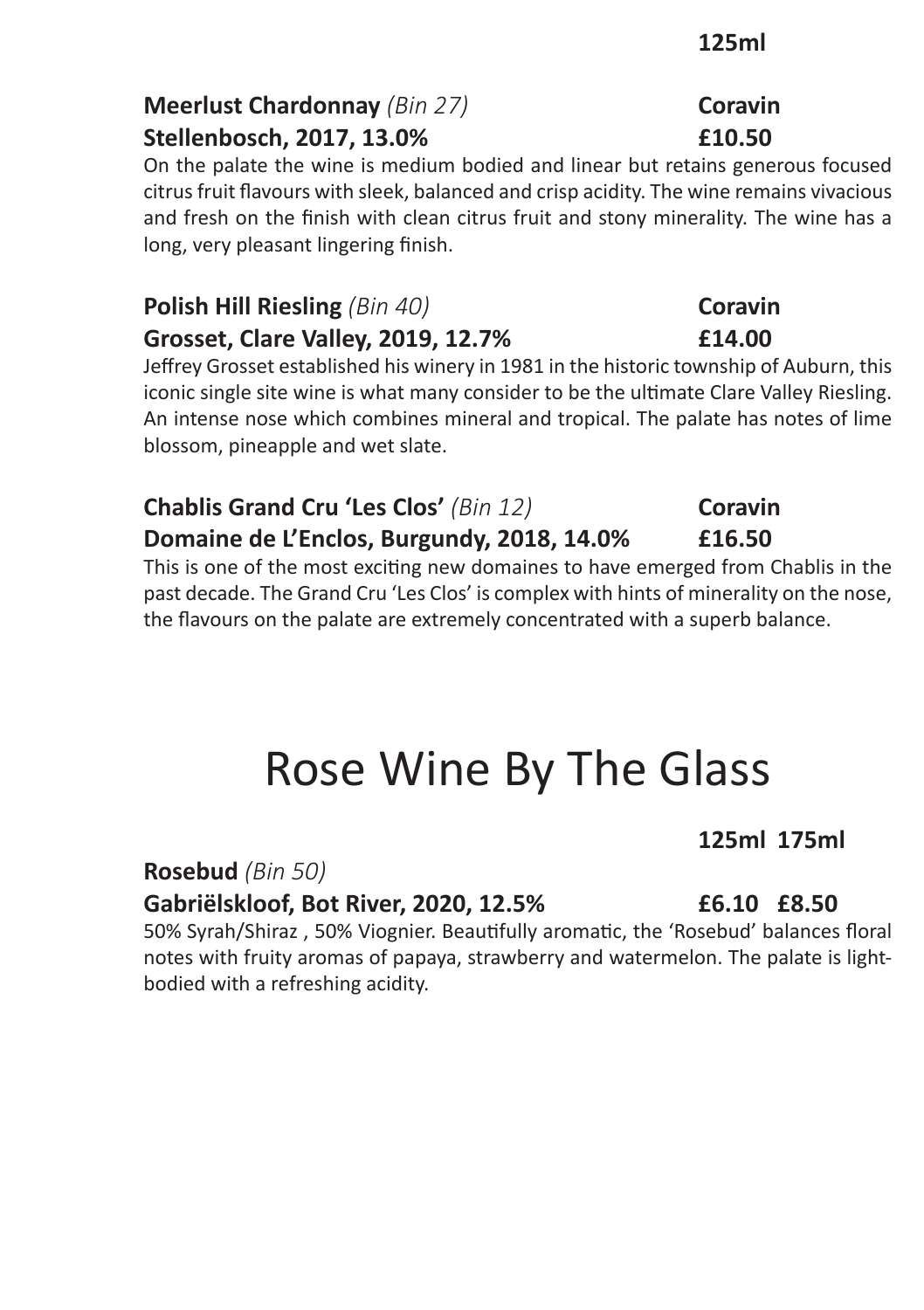# Red Wines By The Glass

### **125ml 175ml**

#### **Cabernet Sauvignon** *(Bin 60)*

**Domaine Galetis, Languedoc, 2017, 12.5% £5.70 £8.00**

A real classic Cabernet Sauvignon. Full of blackcurrant jam on both the nose and palate with a touch of cedary oak adding some depth.

### **Malbec** *(Bin 97)*

**Finca Flichman Caballero, Mendoza, 2019, 13.5% £6.10 £8.50** This wine is ruby red in colour with blue hues. The aroma is perfumed and complex,

on the palate, it is concentrated with blackberries, ripe plums and tobacco leaves. Sweet, ripe tannins balance the fruit.

#### **Pinot Noir** *(Bin 65)*

#### **Louis Latour, Provence, 2017, 13.5% £6.50 £9.00**

Domaine de Valmoissine from the Coteaux du Verdon, has a ruby color and a complexe nose with cocoa and ripe fruits from south of France, such as strawberry. The mouth is ample and round with silky tannins and hints of forest floor.

#### **Merlot** *(Bin 82)*

### **Lomond, Cape Agulhas, 2017, 14.0% £7.20 £10.00**

A full-bodied wine with red berry and plum flavours enhanced by a trace of smokiness. A succulent palate of fruity sweetness and soft, round tannins balanced with oak spice, making this an easily-accessible wine.

### **Shiraz/ Viognier** *(Bin 89)*

#### **Willunga 100, McLaren Vale, 2018, 14.5% £7.20 £10.00**

A classic blend of Shiraz (95%) with a touch of Viognier (5%) to add perfume. It has a full and rich palate typical of McLaren Vale. The Shiraz offers dark plum, liquorice and spice while the touch of Viognier brings a vibrant and fragrant lift to the nose. Fine grained tannins give a savoury edge.

### **'Sexy Beast' Cabernet Sauvignon** *(Bin 91)* **Coravin Two Hands, McLaren Vale, 2017, 13.6% £10.50**

A deep and lush ruby colour, with an alluring nose of rich fruit, and subtle touches of violet, smoke, and leafy herbs. Fulsome yet elegant, the tannins are smooth and the palate tightly structured.

#### **continued...**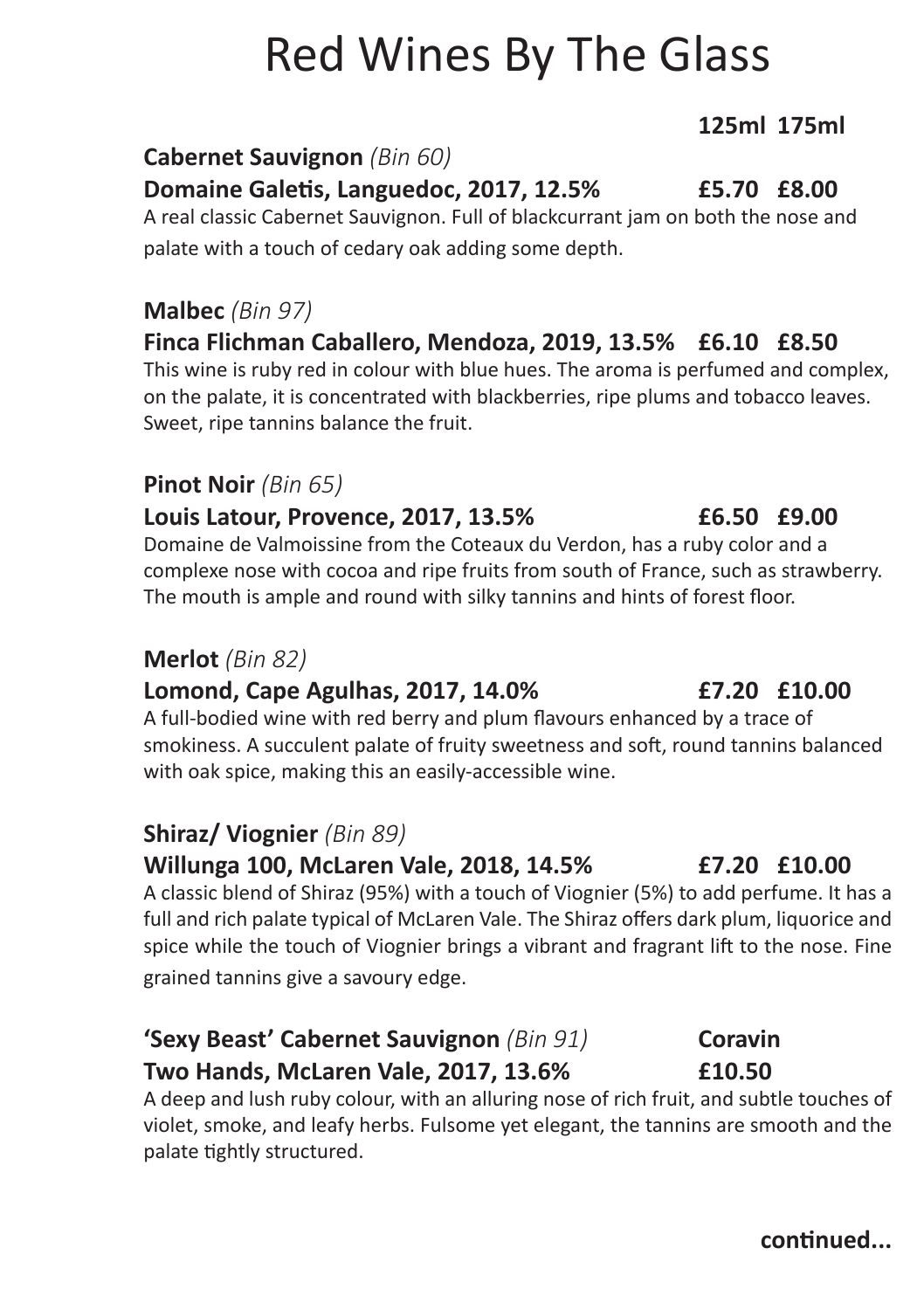### **125ml**

## **Henschke Henry's Seven** *(Bin 92)* **Coravin**

**Barossa Valley, Australia, 2018, 14.5% £11.50**

73% Syrah/Shiraz , 17% Grenache/Garnacha, 5% Mataro, 5% Viognier Dark plum, berry compote, rhubarb and raspberry flavours lead to a peppery midpalate of vibrant red berry acidity and fine-grained tannins, finishing with lingering flavours of mulberry and black pepper.

#### **Meerlust Rubicon** *(Bin 80)* **Coravin Stellenbosch, South Africa, 2017, 14.0% £12.00**

Very deep, youthful colour, and intense almost purple hue. The palate is full bodied, structured by beautifully sleek, ripe tannins which restrain the vibrant dark fruit typical of this vintage. The wine lingers on the palate with creamy fruit mouthfiilling tannins.

### **Nuits-Saint-Georges** *(Bin 70)* **Coravin**

### **Jean-Claude Boisset, Burgandy, 2016, 12.5% £16.00**

A bright ruby colour in the glass with aromas of crunchy red cherry, sweet spice and subtle smoky notes. On the palate the flavours are well concentrated, with silky tannins and bright acidity giving the wine great structure and length.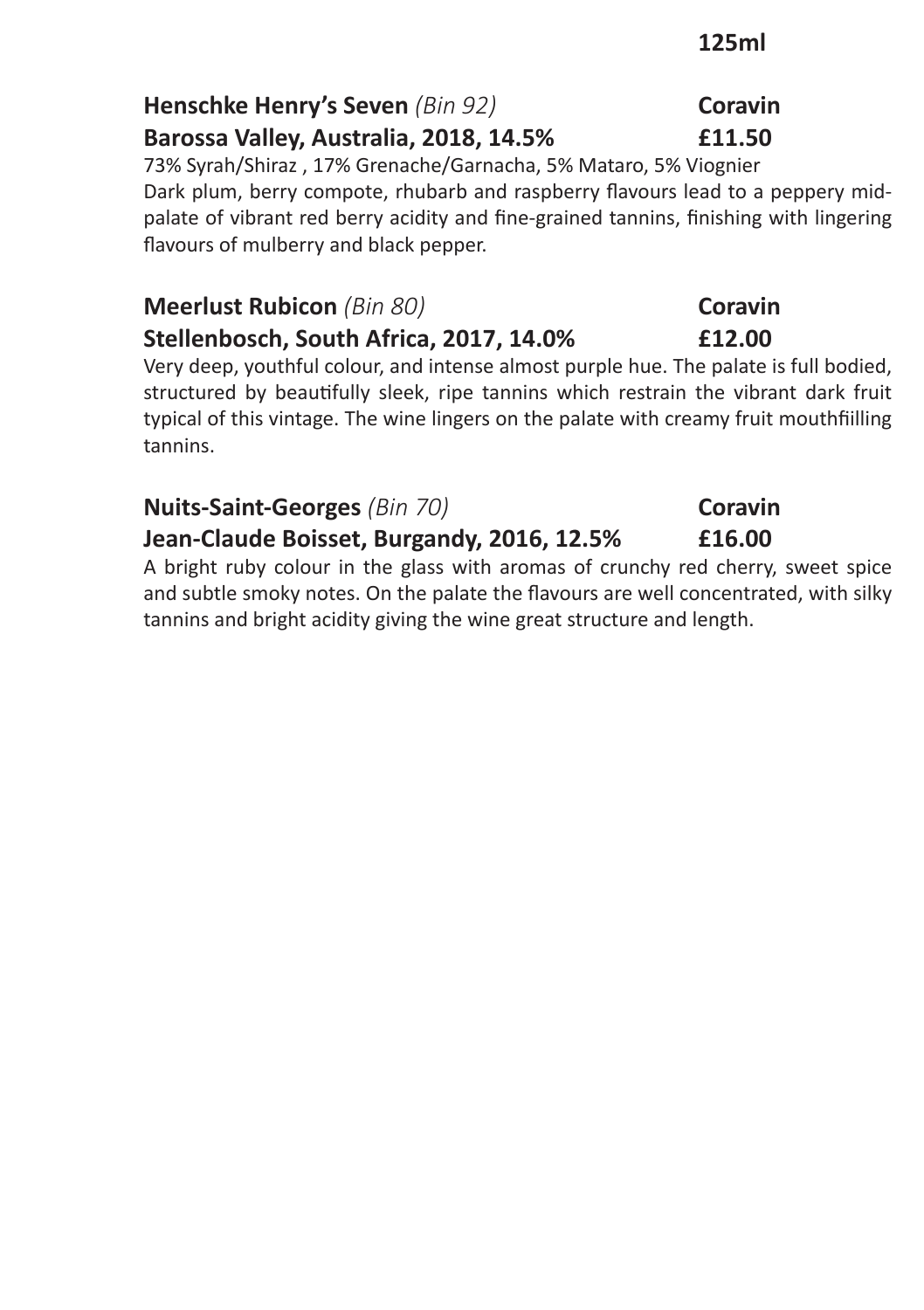# Sparkling Wines

### **"Cornwall" Brut** *(Bin 1)* **(Available by the glass)**

### **Camel Valey, Cornwall, England, 2018, 12.5% £50.00**

November 2019 saw Scott & Steph visit one of the UK's top rated vineyards, first planted by Bob & Annie back in 1989.A fresh and fruity fizz, perfect for all celebrations. With English hedgerow scents and a touch of honey on the palate.

### **Pinot Noir Rose Brut** *(Bin 2)* **(Available by the glass) Camel Valey, Cornwall, England, 2018, 12.5% £58.00**

100% Pinot Noir grapes. Characteristic aromas of wild strawberries and raspberries, very well balanced with a pure, refreshing finish. Mouth-wateringly good and one of Steph's favourites.

### **Pelorus** *(Bin 3)*

**Cloudy Bay, Marlborough, New Zealand, NV, 12.5% £65.00** Designed as an aperitif but has enough depth to stand up to many dishes. The deliciously crisp palate displays toasty, creamy complexity, enhanced by a lingering nutty finish.

### **Champagne Brut** *(Bin 5)*

### **Laurent-Perrier, Champagne, France, NV, 12.0% £75.00**

Delicate yet complex, fresh and well-balanced with hints of citrus and white fruits. The fruit progressively emerges to reveal a finely balanced champagne displaying great length on the finish

### **Cuvée Rosé Brut** *(Bin 6)*

**Laurent-Perrier, Champagne, France, NV, 12.0% £95.00** Bright, salmon-pink in colour it has hints of soft red fruits, such as strawberries, redcurrants, raspberries and black cherries.

### **Moscato** *(Bin 7)* **(Available by the glass)**

## **Innocent Bystander, Yarra Valley, Australia, 2020, 5.5% £35.00**

Slightly sparkling, to be drunk with light, chocolatey or fruit-based puds or just as a wicked, retro aperitif! If it was any fresher you'd slap it!' say the fun-minded folks at Innocent Bystander and we're inclined to agree following our vineyard visit in 2016.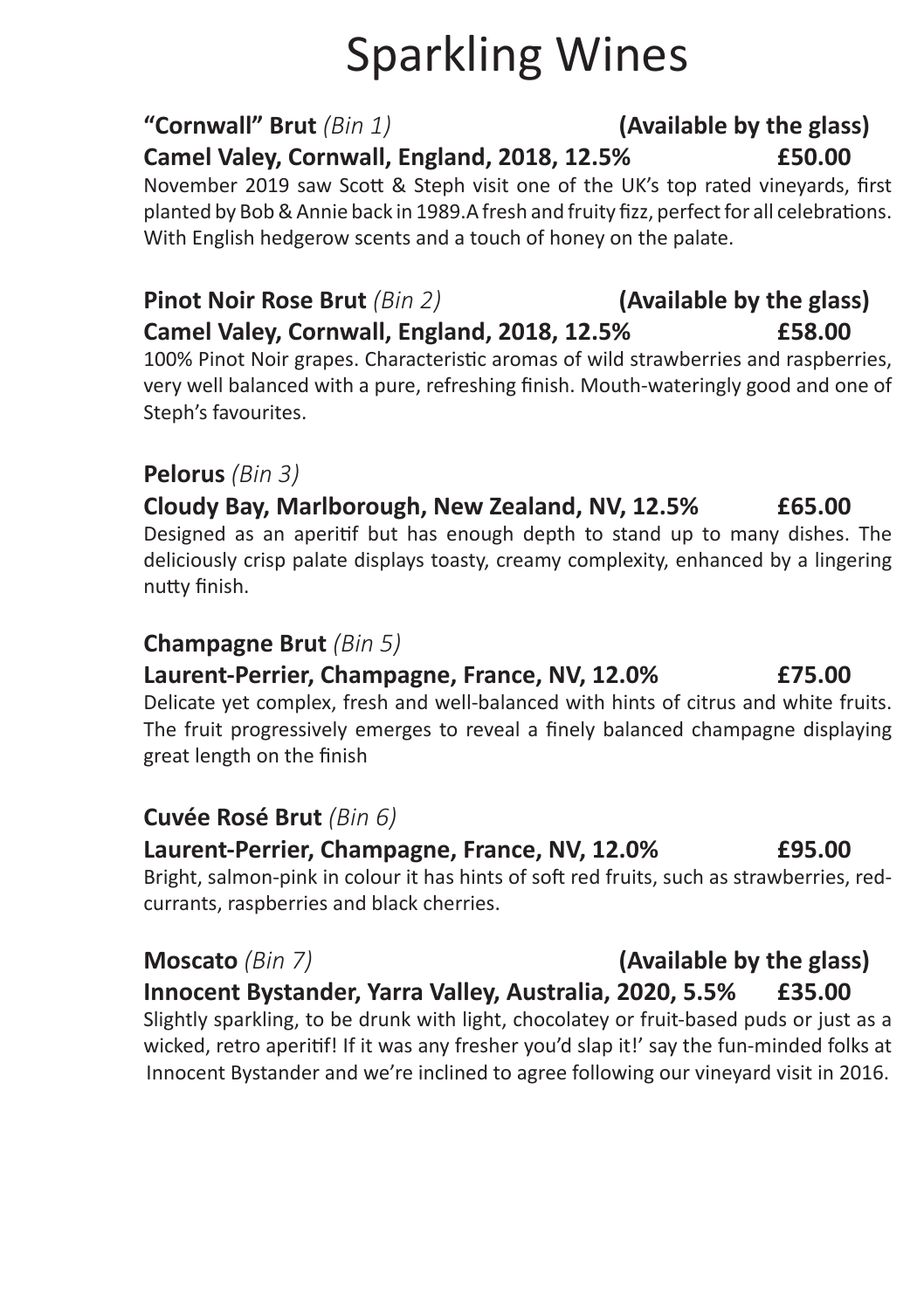# White Wines

# **France France**

#### **Mâcon-Villages** *(Bin 10)*

#### **Joseph Drouhin, Burgundy**, **2017, 13.0% £42.00**

Made from Chardonnay grapes and aged in stainless steel for up to 8 months. The colour of the wine is bright, the nose is floral and fruity. Very straightforward and direct on the palate, as if biting into a grape. Fresh and light.

#### **Chablis** *(Bin 11)*

#### **Domaine Du Colombier, Burgundy, 2018, 12.5% £48.00**

The Domaine du Colombier has been a family property since 1887, handed down over several generations. Excusivley planted with Chardonnay vines the wine produced is an elegant dry white with aromas of ripe fruit and a full body giving a classic finish.

### **Chablis Grand Cru 'Les Clos'** *(Bin 12)* **(Available by the glass) Domaine de L'Enclos, Burgundy, 2018, 14.0% £90.00**

This is one of the most exciting new domaines to have emerged from Chablis in the past decade. The Grand Cru 'Les Clos' is complex with hints of minerality on the nose, the flavours on the palate are extremely concentrated with a superb balance.

#### **Pouilly-Fuissé** *(Bin 13)*

#### **Château de Chaintré, Burgundy, 2018, 13.0% £50.00**

This wine is a bright gold colour in the glass with aromas of ripe, tropical fruit and notes of brioches. The palate is smooth and balanced with hints of fresh pear and lemon.

### **Chassagne-Montrachet 1er Cru** *(Bin 14)*  **Domaine Borgeot, Burgandy, 2018, 13.5% £95.00**

Domaine Borgeot is situated in the village of Rémigny in the Côte de Beaune and is now run by fourth generation brothers Laurent and Pascal Borgeot. This is a creamy chardonnay where smoky notes underpin the fruit and add to the structure and finish.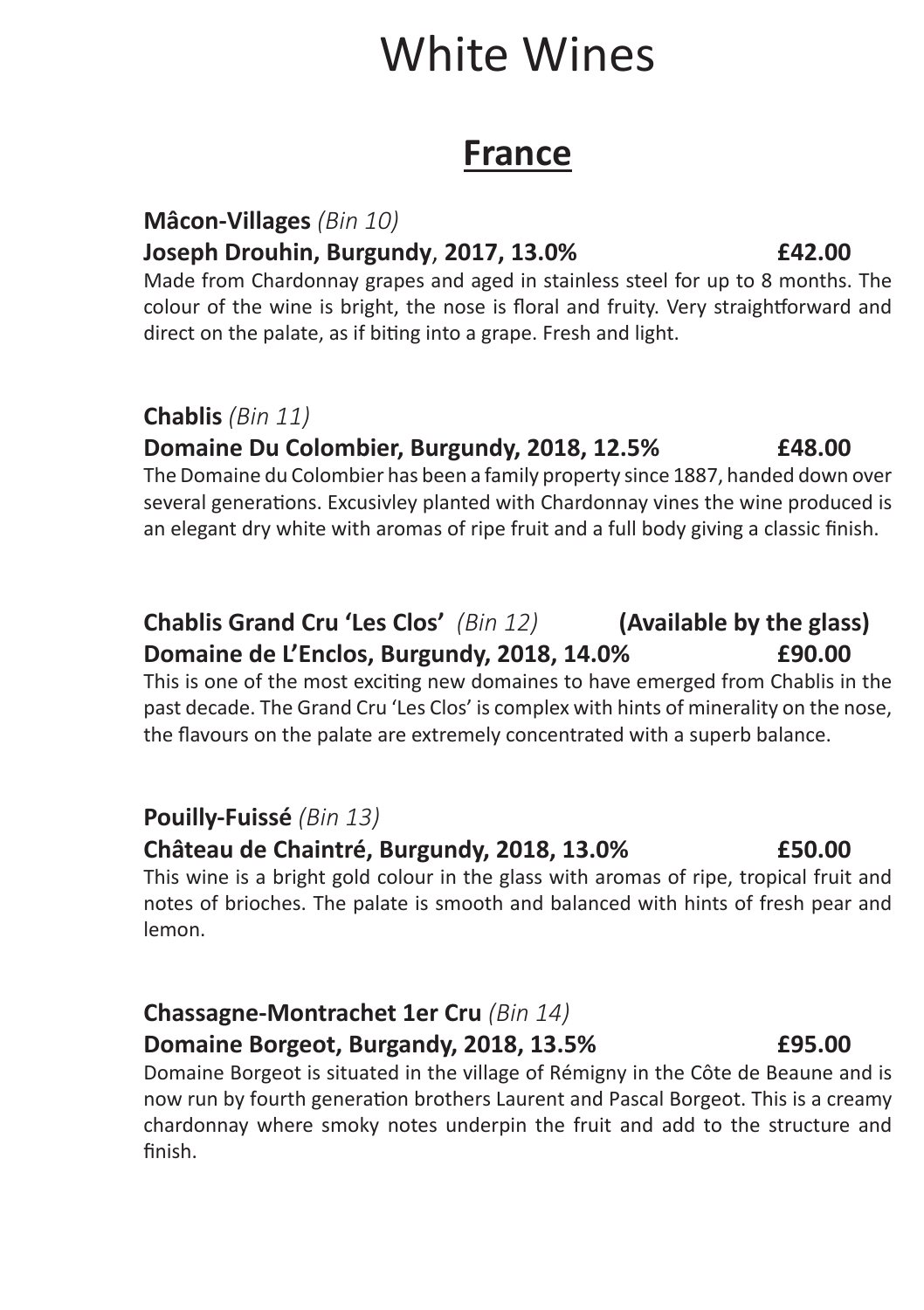# **France (continued)**

### **Sancerre** *(Bin 15)*

#### **Domaine Sautereau, Loire Valley**, **2020, 13.5% £48.00**

In the village of Crézancy, seven kilometres west of Sancerre, the Sautereau family has been producing wine for nine generations. The winery is now being run by David Sautereau, who is producing modern, attractive wines. This wine has a pale yellow colour with an expressive and elegant nose. Aromas of citrus and gooseberry are complemented by floral and limestone notes which follow through on to the rounded palate. Medium-bodied with a crisp, saline finish.

### **Pouilly-Fumé** *(Bin 16)*

### **Domaine Bonnard, Loire Valley, 2019, 13.5% £45.00**

A fantastic example of this popular varietal from a family owned vineyard in the heart of Sancerre. Fresh, dry white wine with classic Sauvignon Blanc characteristics of citrus and gooseberry flavours.

### **Riesling Reserve** *(Bin 17)* **(Available by the glass)**

#### **Gustave Lorentz, Alsace, 2018, 12.5% £40.00**

The Gustave Lorentz Riesling Reserve has a pale yellow color, with an expressive and refined nose filled with citrus and white flower aromas. It has a lively attack, refreshing acidity, great structure and a clean, dry finish. A classic Alsace Riesling.

### **Gewurztraminer Reserve** *(Bin 18)*

#### **Cave de Hunawihr, Haut-Rhin, Alsace, 2018, 12.5% £38.00**

The Gewurtztraminer is picked at optimum ripeness, giving the final wine layered flavours of rose petals, lychee, mango. The wine is full-bodied yet refreshing with crisp acidity, and a rose-petal perfume on the finish.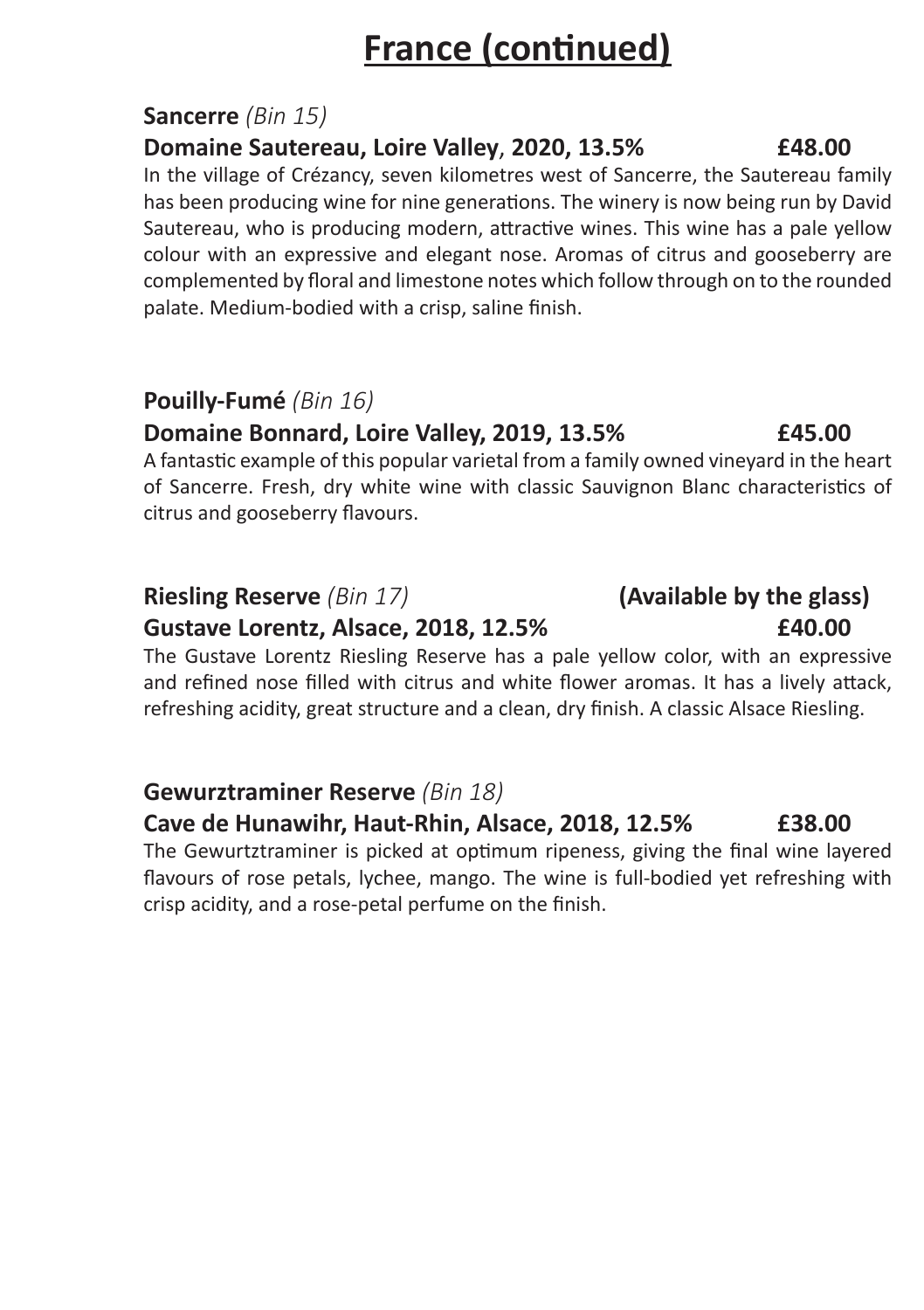## **Germany**

#### **Riesling** *(Bin 19)*

#### **Axel Pauly, Mosel, 2017, 11.0% £42.00**

Alex Pauly is one of the dynamic young stars of German wine. The nose has fresh hay aromas along with yellow and exotic fruits. The palate is fresh and medium-bodied, with a striking mineral character and clear tropical fruit notes before the long finish.

## **Austria**

**Gruner Veltliner** *(Bin 20)*

**Lenz Moser, Niederösterreich, 2018, 12.5% £40.00**

Gruner Veltliner, Austria's most widely cultivated varietal. It is a young light wine with a fresh and spicy nose. The palate is spicy with a fruity body featuring notes of mineral and pear.

# **Italy**

### **Gavi Di Gavi** *(Bin 21)*

**Rolona, Castellari Bergaglio, Gavi, 2020, 12.5% £44.00** Admirable balance and easy drinking are Rolona's main personality traits. The bouquet is rich and long lingering, offering crisp, refreshing aromas of pear and green apple, dried hay, plus an intriguing hint of citrus and earthy mineral.

#### **`Terrapieno` Alpha Zeta, Veneto, 2020, 12.5% £32.00**

This is a single vineyard Pinot Grigio with great intensity and balance. It has lifted aromas of pear and bread crust, classic for Pinot Grigio from this region. The nose gives way to lovely weight and a silky texture on the palate, with hints of dried herbs. The wine finishes dry with a zesty acidity and a saline minerality on the finish.

#### **Soave Classico** *(Bin 23)*

#### **Pieropan, Calvarino, Veneto, 2017, 12.5% £45.00**

The 'Calvarino' is pale straw yellow in colour, with youthful hues turning golden with age. Fresh, floral aromas with elderflower, lemon and cherry. The palate is dry, well balanced and elegant, with tremendous length and finesse.

# **Pinot Grigio** *(Bin 22)* **(Available by the glass)**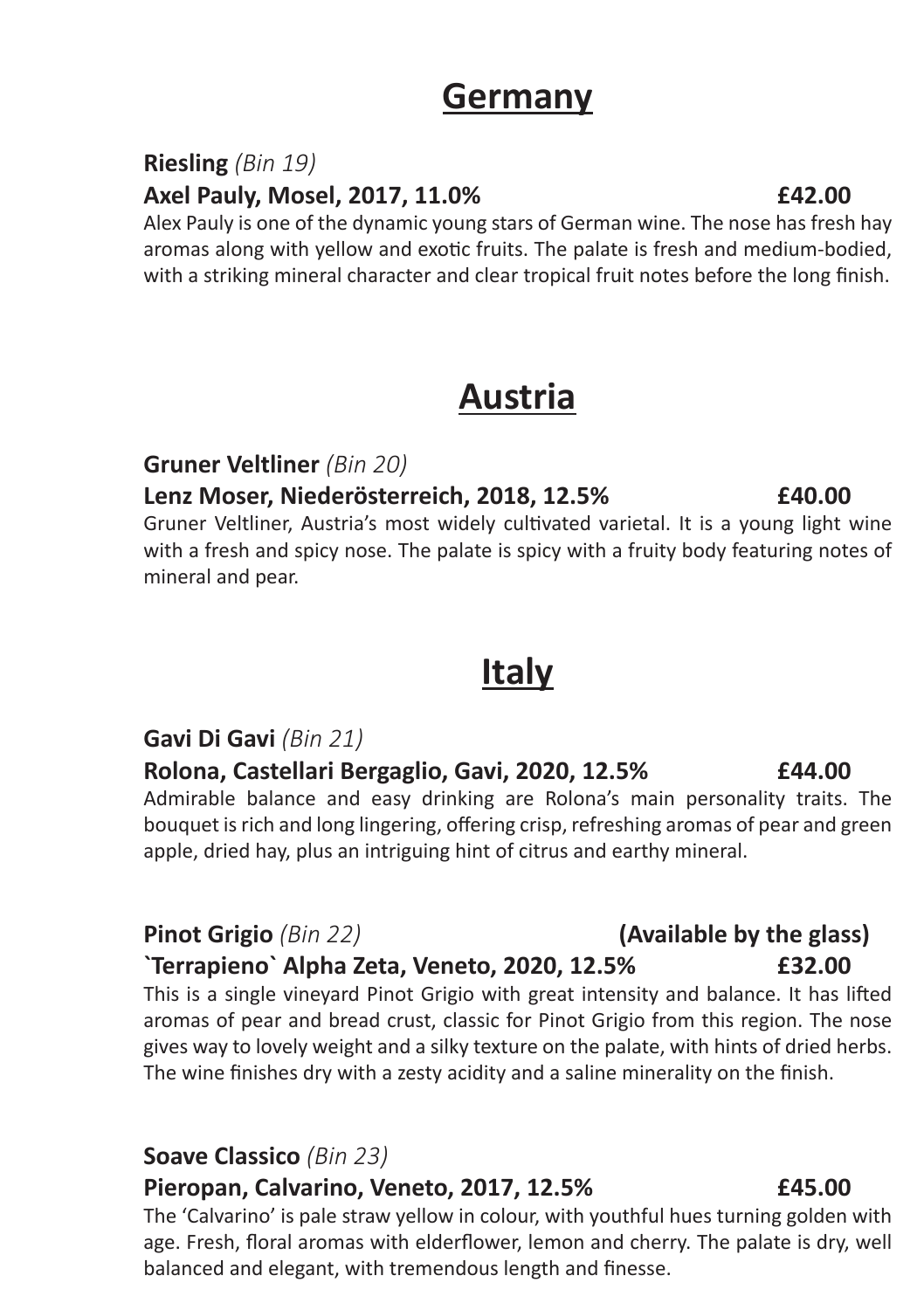# **Spain** Spain Spain Spain Spain Spain Spain Spain Spain Spain Spain Spain Spain Spain Spain Spain Spain Spain Spain Spain Spain Spain Spain Spain Spain Spain Spain Spain Spain Spain Spain Spain Spain Spain Spain Spain Spai

#### **Moscatel/Chardonnay** *(Bin 24)*

**Goru El Blanco, Ego Bodegas, Jumilla, 2017, 13.5% £32.00**

Shiny golden yellow, ample ripe fruit aroma with typical floral notes of Moscatel grapes. Long, greasy in the mouth, leaves a pleasant white grape end of taste.

## **Portugal**

**Azevedo, Vinho Verde, 2019, 12.0% £32.00**

Clear and bright yellow in colour. On the nose the wine boasts intense aromas of nectarine, apricot and mango along with floral nuances. Full flavoured and rich on the palate but balanced by a lively acidity which carries the ripe fruit flavours onto the lingering finish. The Alvarinho grapes for this wine are sourced from prime vineyard sites in the Vinho Verde region located slightly further inland and more sheltered from the cooling influence of the Atlantic. This warmer microclimate allows the Alvarinho grape to reach optimum levels of ripeness with great aromatic intensity balanced by its signature acidity.

# **England**

### **Pinot Blanc** *(Bin 26)*

#### **Stopham Estate, West Sussex, 2015, 11.5% £44.00**

Stopham Estate's Pinot Blanc is a lovely pale lemon colour in the glass with fresh perfumes of pear. On the palate, pink grapefruit, melon and sweet fennel combine with a zippy acidity. Well balanced, the wine has a succulent sweetness which lasts well into the lengthy finish.

# **Alvarinho** *(Bin 25)* **(Available by the glass)**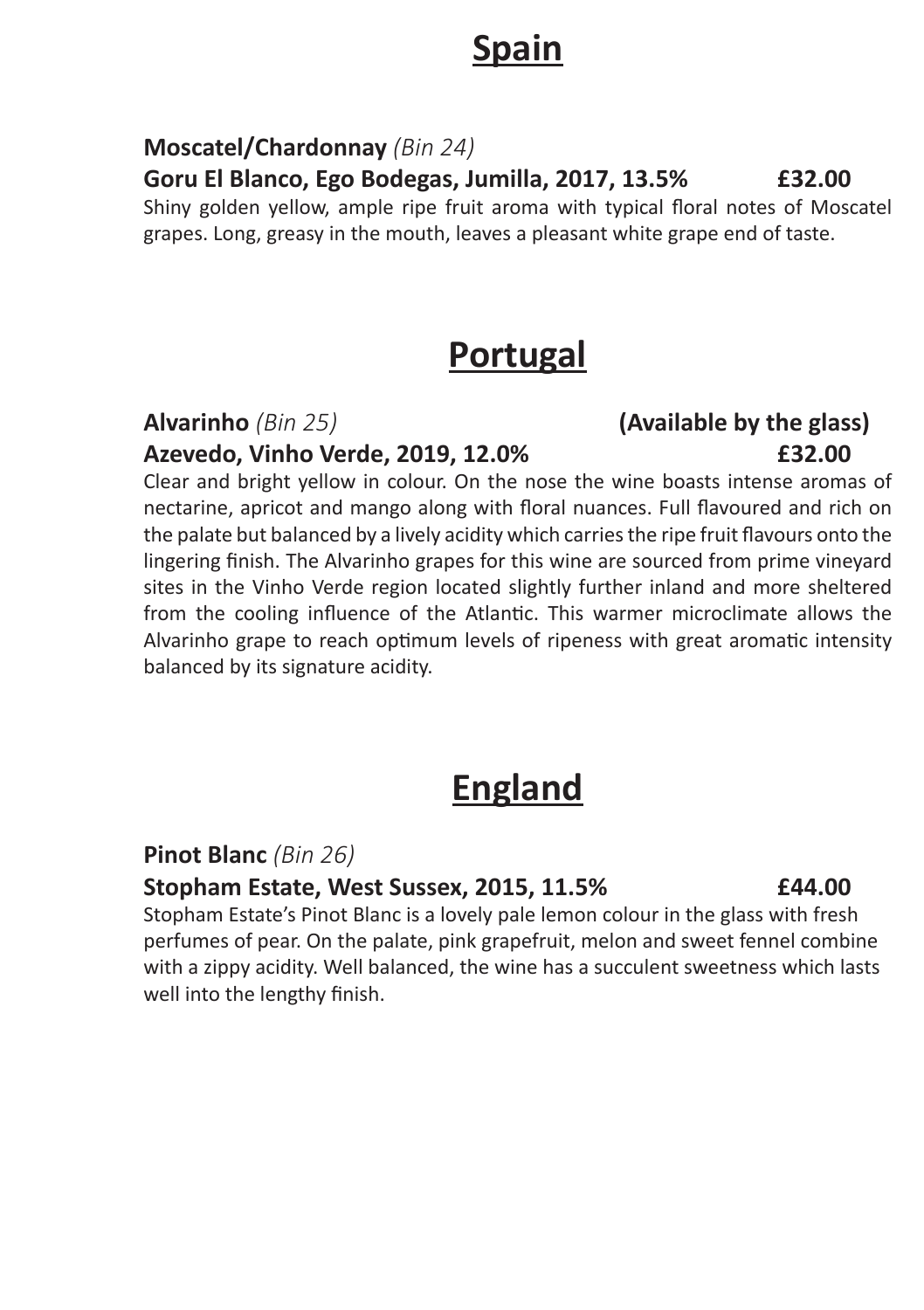# **South Africa**

#### **Chardonnay** *(Bin 27)* **(Available by the glass) Meerlust, Stellenbosch, 2017, 13.0% £60.00**

Complex, appealing nose with pear, citrus and floral notes developing into lemon cream, oatmeal and marzipan richness. On the palate the wine is medium bodied and linear but retains generous focused citrus fruit flavours with sleek, balanced and crisp acidity. The wine remains vivacious and fresh on the finish with clean citrus fruit and stony minerality. The wine has a long, very pleasant lingering finish.

### **Chenin Blanc** *(Bin 28)*

#### **Bush Vines, Mooiplaas, Stellenbosch, 2018, 13.5% £36.00**

Most vines are trained along rows of wire but these grapes are from bush vines which are allowed to grow naturally. The result is a lovely straw colour, nose decidedly tropical with lychee / mango / and summer melon flavours, good weight and balance on the palate, lovely minerality.

### **SSV** *(Bin 29)*

#### **Lomond, Cape Agulhas, 2016, 13.0% £32.00**

On the slopes of the Ben Lomond mountain in the Uilenkraal Valley, the vineyards are planted on as many as 18 different soil types, which appear naturally in small pockets along the slopes and produce intriguingly complex wines with flavour profiles that differ markedly from one block to the next.

A blend of Sauvignon/Semillion/Viognier. Brilliantly clear with a green edge, tropical aromas of gooseberry and passionfruit with floral and mineral hints. Crisp and fresh with a flinty finish.

#### **Sauvignon Blanc** *(Bin 30)*

#### **Lomond, Cape Agulhas, 2020, 14.0% £32.00**

The terroir, climate and location of Lomond all combine to create superb singlevineyard wines from individual vineyard blocks. Fresh and medium-bodied with a delicate minerality, while the green and tropical fruit flavours carry through onto the palate.

#### **Viognier** *(Bin 31)*

#### **Fairview, Paarl, 2020, 13.5% £34.00**

Vines for this Viognier are grown on decomposed granite soils, giving the wine powerful stone fruit and honeysuckle aromas, followed by a full bodied palate with spice and lingering fruit flavours.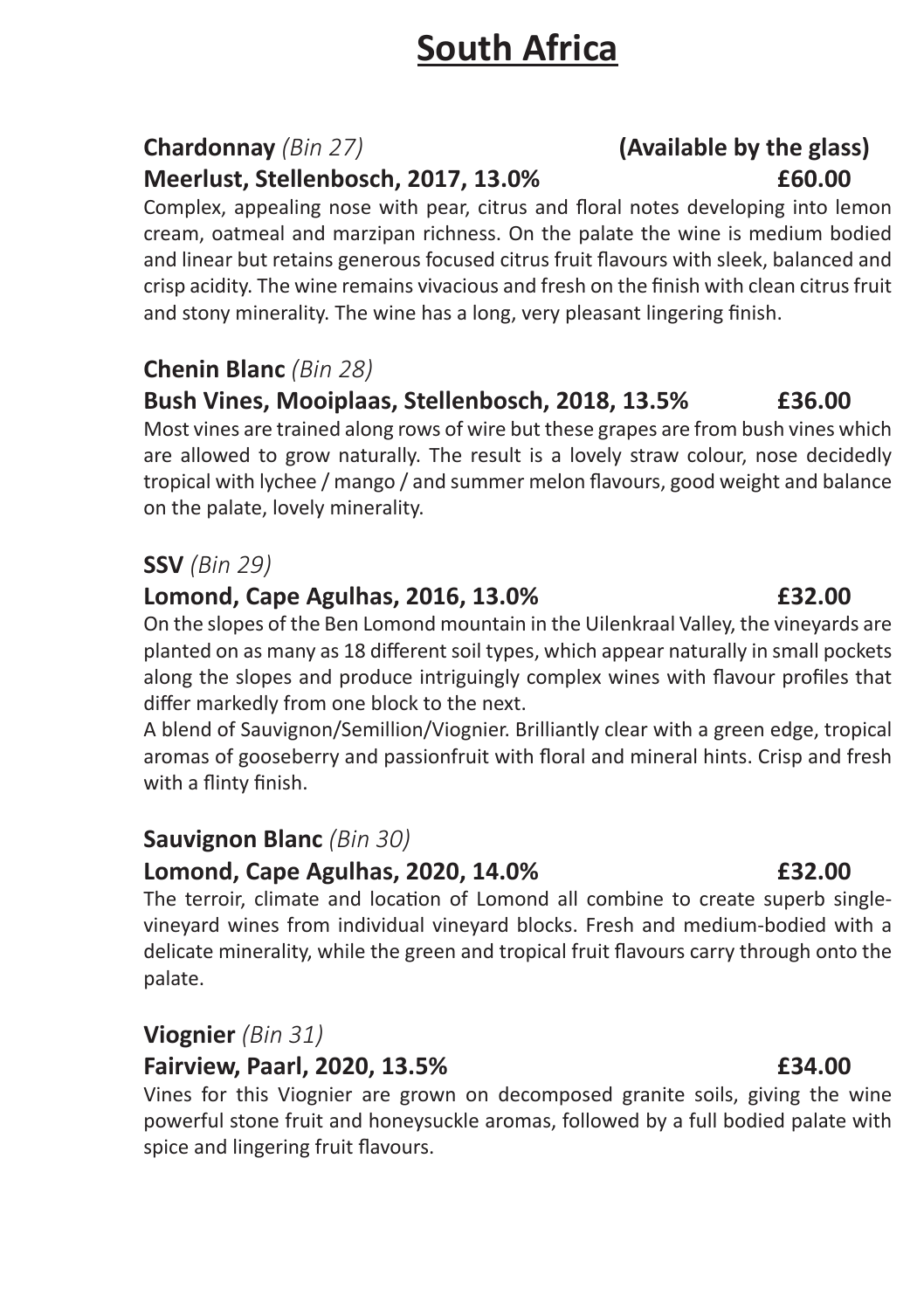# **South Africa (continued)**

# **Chenin Blanc** *(Bin 32)* **(Available by the glass)**

**`Elodie`, Gabriëlskloof, Swartland, 2018, 13.0% £60.00**

The Elodie is made from old vine (over 35 years old) dry-farmed Chenin Blanc grown in the Swartland. This wine is light golden in colour with subtle aromas of apricot and white peach coupled with layers of almond, orange blossom and herbs. The palate is full-bodied with great natural acidity and freshness which is typical of old vine Chenin.

### **Chenin Blanc** *(Bin 33)* **(Available by the glass)**

#### **Spice Route, Swartland, 2019, 14.0% £40.00**

Charles Back was a pioneer in the Swartland when he started Spice Route in 1998. Today, the region is the source of many of South Africa's outstanding wines. This Chenin Blanc has a classic lemon-lime character with a characteristic waxy, almost honeyed note on the palate and a lime twist on the finish.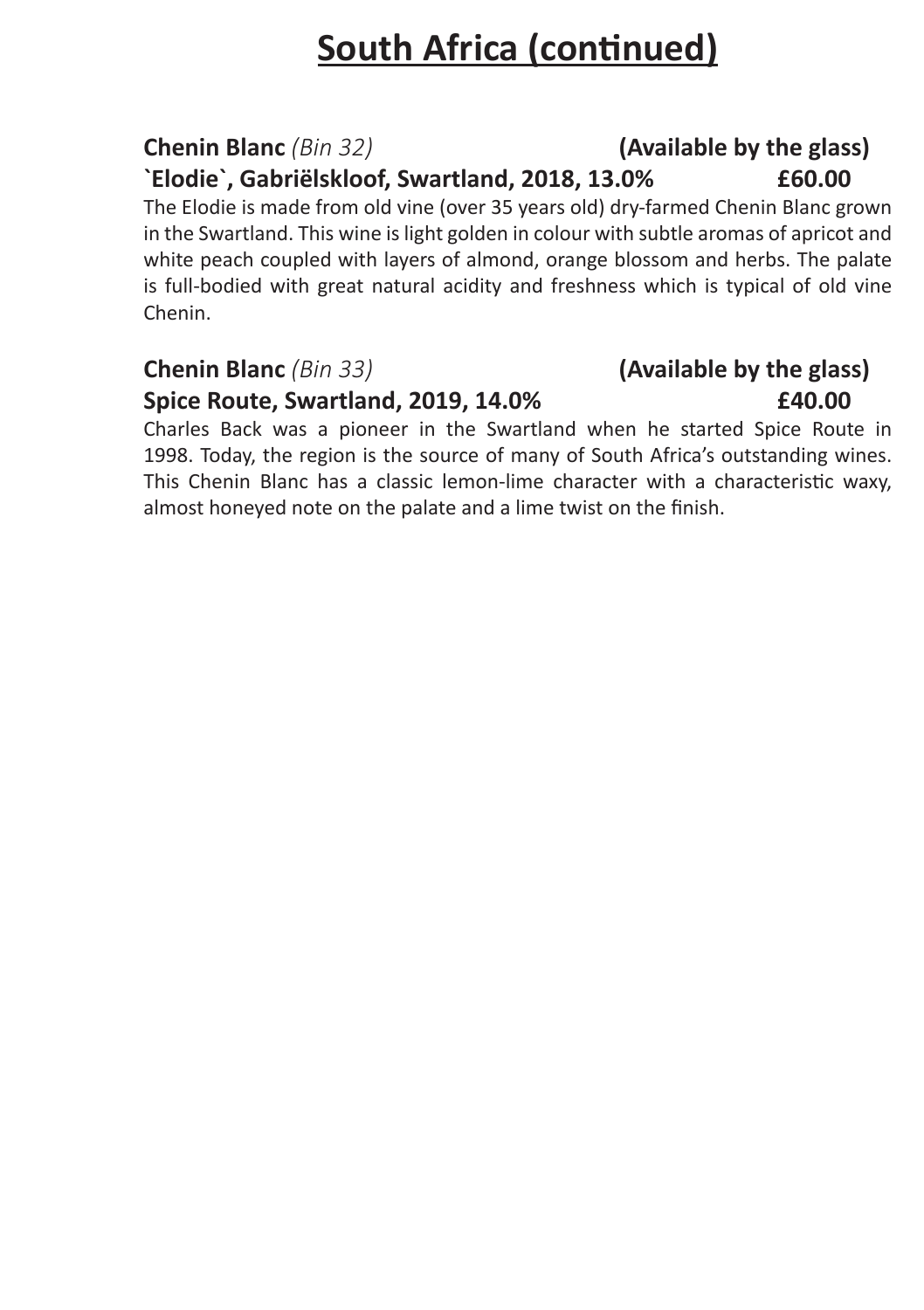# **New Zealand**

#### **Sauvignon Blanc** *(Bin 34)*

#### **Cloudy Bay, Marlborough, 2020, 13.0% £65.00**

The cult classic from Marlborourh and one of the first stops on Scott & Steph's New Zealand tour in 2011. A wine full of fresh herbal aromas and layers of ripe guava and tropical fruit. Gooseberries and passion fruit on the medium-full body; the palate is succulent and crisp with a long flavoursome finish.

#### **Gewurztraminer** *(Bin 35)*

### **Lawsons Dry Hills, Marlborough, 2017, 14.0% £36.00**

From the exceptional 2017 vintage and made in an off-dry style. This wine has lifted lychee and rose petal aromas, complemented by subtle spicy notes, the palate is wonderfully rich with great intensity and is finely balanced.

#### **Sauvignon Blanc** *(Bin 36)* **(Available by the glass)**

### **Framingham, Marlborough, 2018, 12.5% £36.00**

This Sauvignon Blanc has smoky aromatics, with flint, bitter lemon citrus, grapefruit and tropical hints. The palate is rich, slightly chewy, with good mouthfeel, texture and harmony. Flavours of yellow citrus, currant, papaya and sweet herbs carry through the finish.

### **Wild Sauvignon** *(Bin 37)*

### **Greywacke, Marlborough, 2018, 13.5% £48.00**

This Sauvignon Blanc from Kevin Judd is intensely complex, thanks to fermentation with wild yeasts and ageing in old French oak barriques. Aromas of summer fruit and pastry - peaches, nectarines, lime meringue pie and apple custard, all with a hint of dill and wood smoke. The palate is full with flavours of citrus and stone fruit, crisp acidity and notes of flint on the long, dry finish.

### **Old Vine Riesling** *(Bin 38)*

### **Framingham, Marlborough, 2019, 13.0% £45.00**

A deliciously balanced "old-world" style, the nose has concentrated lime fruit with hints of honeysuckle and stony minerality. Medium to full bodied, the palate is intense with rich, balanced flavours of mandarin and ripe apple. Layered and complex, citrus fruits and wet slate perfumes continue throughout. Crisp, lively Riesling acidity carries through to the dry, long finish.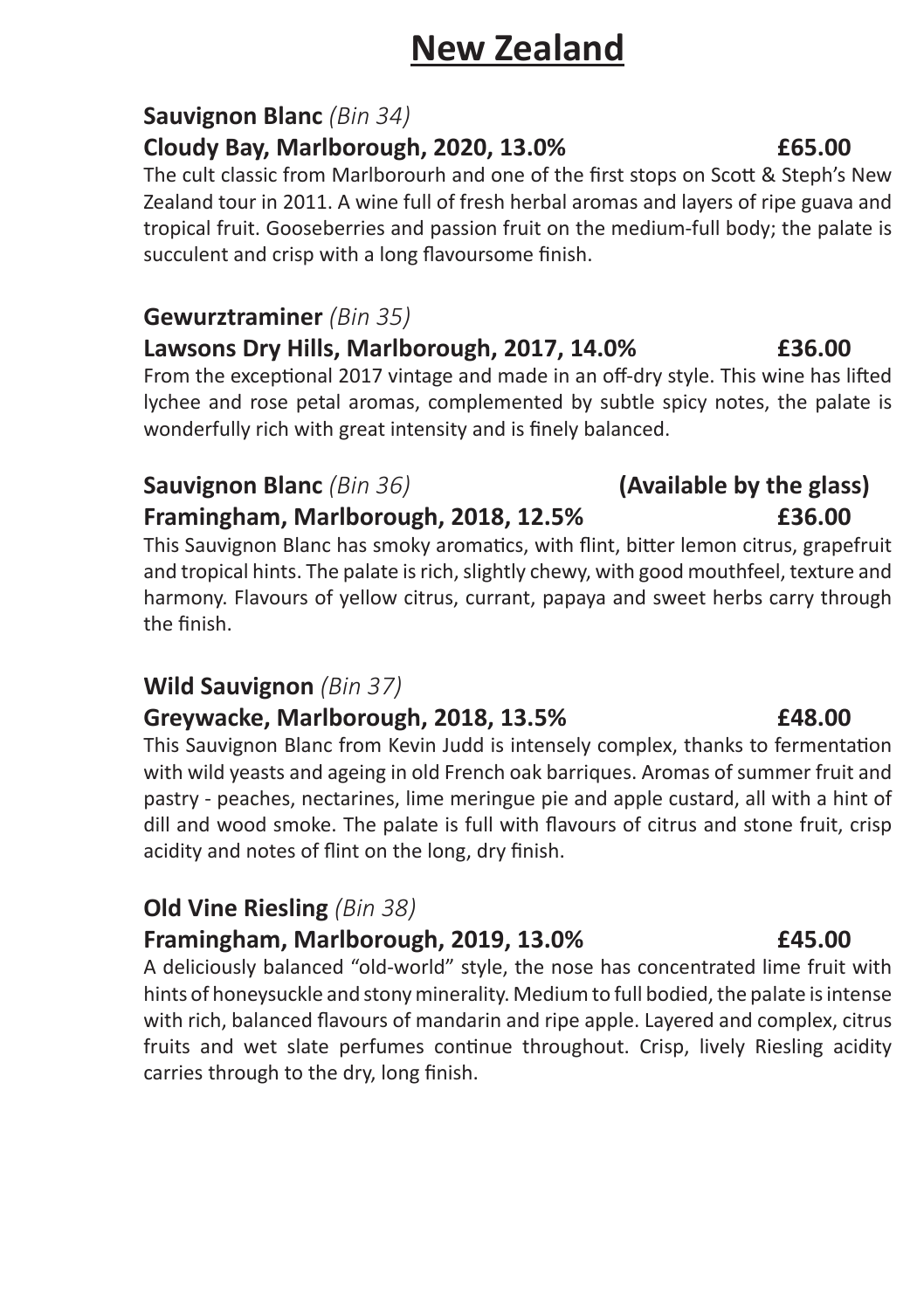## **Australia**

#### **Semillon** *(Bin 39)*

**"Watervale", Mount Horrocks, Clare Valley, 2016, 13.5% £45.00** Mount Horrocks Semillon is from a low yielding, single vineyard of unirrigated vines in Watervale. This Semillon is light white gold in colour, the nose has perfumes of

garden herbs and apple over lightly toasty, spiced oak. Citrus peel and green apple, baked pear and hazelnut praline, with a creamy texture and a long, elegant dry finish.

## **Riesling** *(Bin 40)* **(Available by the glass) Polish Hill, Grosset, Clare Valley, 2019, 12.7% £70.00**

Jeffrey Grosset established his winery in 1981 in the historic township of Auburn, Clare Valley, 100 kilometres north of Adelaide. Jeff is best known for his Rieslings which have shown a consistency of style and quality, making this one of Australia's greatest wineries. The palate has a richness and freshness only found in great wine: notes of lime blossom, pineapple and wet slate. Youthful and multi-dimensional.

### **Chardonnay** *(Bin 41)*

#### **Tolpuddle, Coal River, Tasmania, 2018, 13.0% £72.00**

Scott & Steph's 2018 wine tour took us to Tasmania including the Coal River Valley. The Tolpuddle Vineyard was purchased by Michael Hill Smith MW and Martin Shaw in 2011, it has since established a reputation for growing exceptional quality grapes. The Chardonnay is a wine of finesse and poise, with delicate flavours of lime, green apple peel and a savoury biscuit note .

### **Sauvignon Blanc** *(Bin 42)*

#### **Shaw + Smith, Adelaide Hills, 2019, 12.5% £42.00**

The 30th vintage of this wine that has become known as the benchmark for Australian Sauvignon Blanc. The style has remained fresh, aromatic, and pure with distinct pink grapefruit flavour profile, mid-palate weight and texture and a fine acidity.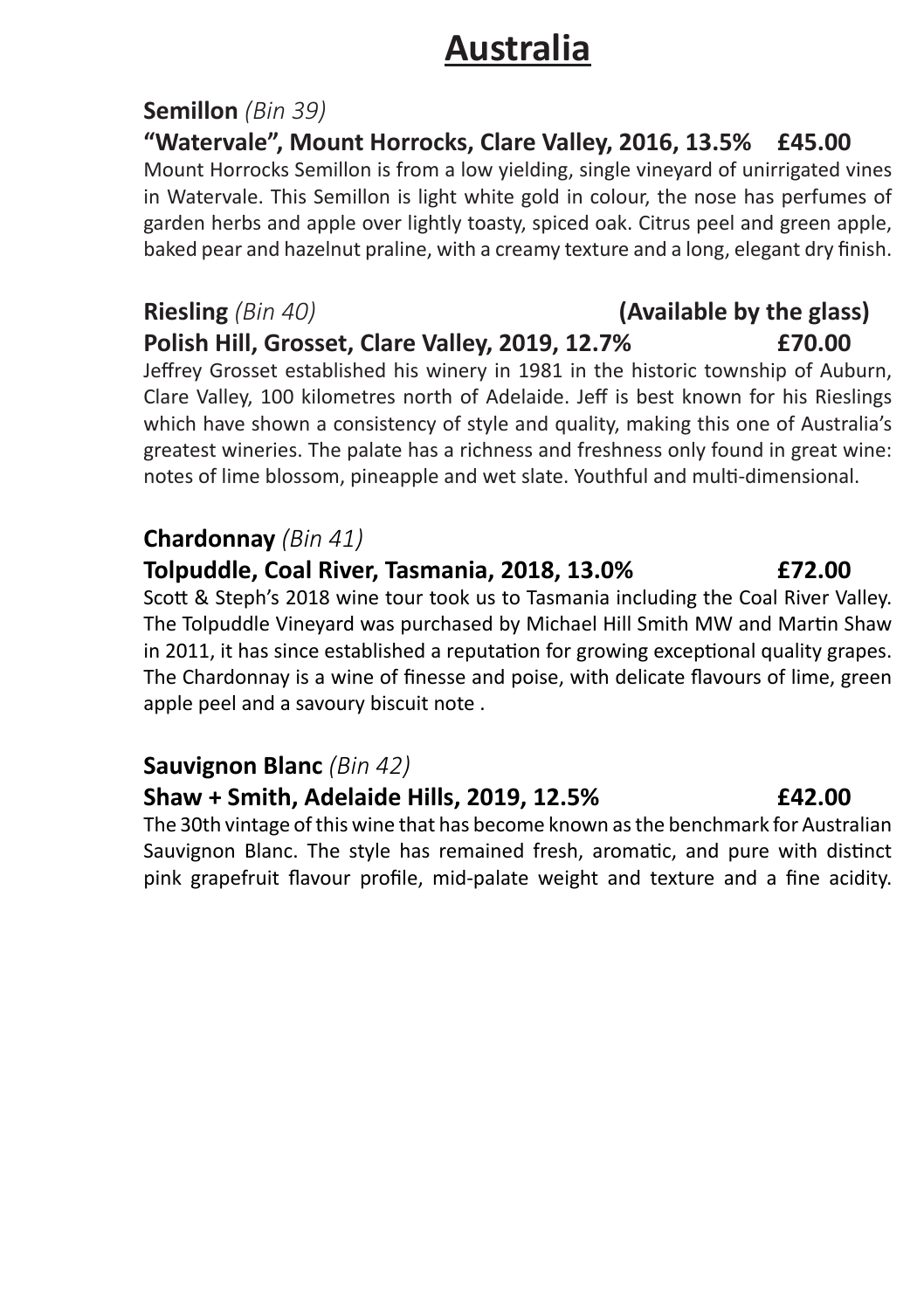## **USA**

### **Dry Riesling** *(Bin 43)*

**Fox Run, Finger Lakes, New York, 2015, 11.5% £46.00**

Aromas of slate, lime peel and tree fruits identify this as a classic Finger Lakes Riesling. There's lots of flavor intensity here, with bold acidity.

### **Chardonnay** *(Bin 44)*

### **Hayes Ranch, California, 2016, 13.5% £34.00**

Golden yellow in color, Hayes Ranch Chardonnay, invites you in with its vanilla and brown sugar aromatics. Hints of oak and cinnamon kissed green apple flavors help create a very smooth wine with a soft fruity finish.

# **Chile Chile**

### **Chardonnay** *(Bin 45)*

#### **Santa Ema Reserve, Maipo Valley, 2017, 12.5% £30.00**

Vines are planted in the heart of the valley, very close to the Maipo River, where they are influenced by rocky soils and the winds that blow down from the Andes. A bright golden color and pleasant aromas of fresh fruits, ripe bananas and pineapples. In the mouth, it is a young wine, fruity, well balanced and with a refreshing finish.

# **Argentina**

**Torrontes** *(Bin 46)*

### **Crios, Salta and Uco Valley, 2019, 14.0% £38.00**

Susan Balbo was first female winemaker in Argentina. She was a pioneer in Torrontés wines, transforming this traditional grape of Argentina into an emblematic one. Her first harvest broke the rules by creating a premium style of Torrontés distinguished by its elegant notes of white flowers, pear and ripe peach.

## **Uraguay**

### **Albariño** *(Bin 47)*

**Bodega Garzón Reserve, Maldonado, 2020, 13.5% £40.00** Bodega Garzón is a family-owned winery, in November 2018, their pioneering status was recognised with the 'New World Winery of the Year' award. Intense aromas of peach and citrus. The freshness and minerality on the palate is superb, supported by a remarkable acidity with a juicy fruit on the crisp finish.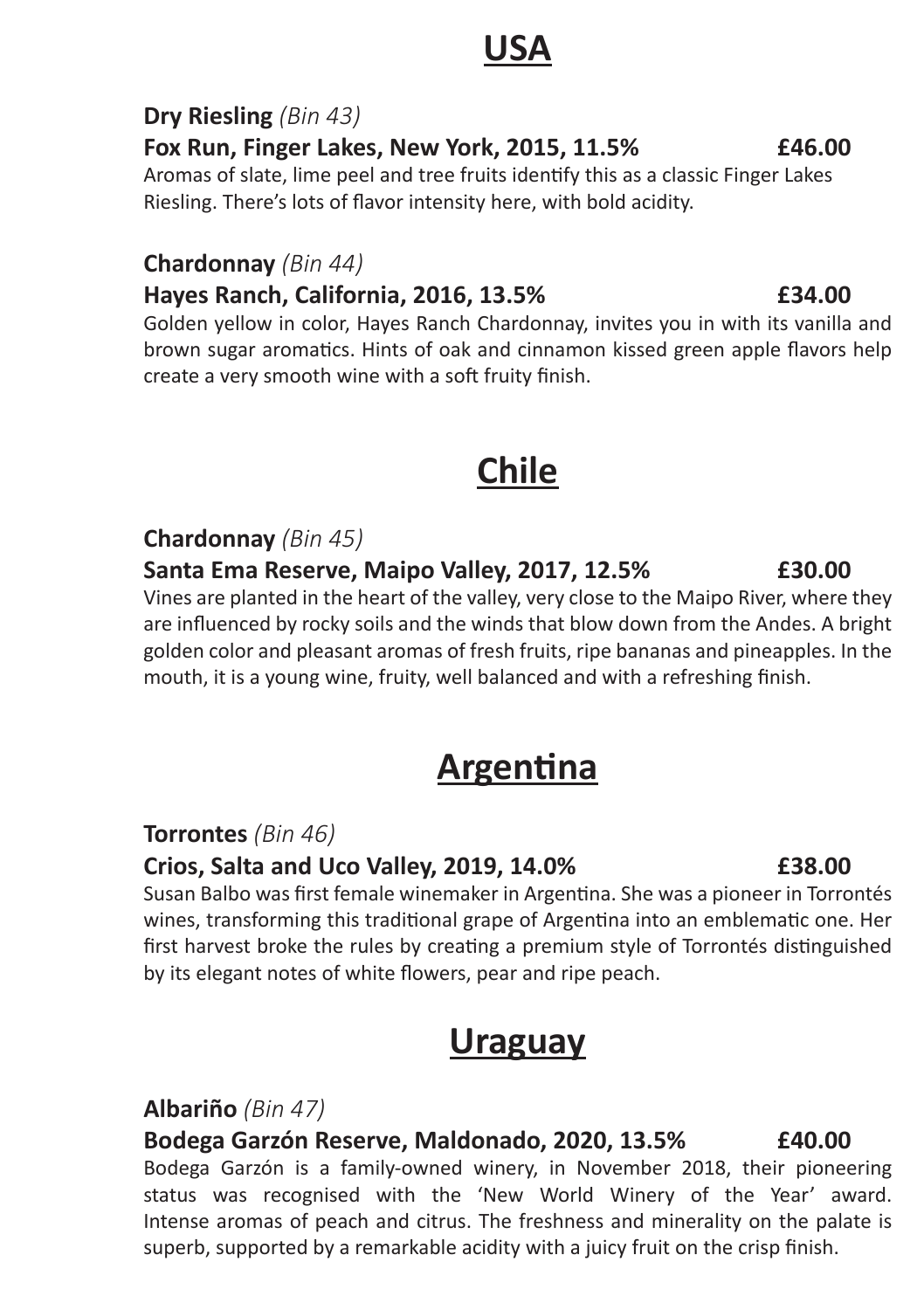# Rose Wines

## **South Africa**

**Gabriëlskloof, Bot River, 2020, 12.5% £32.00**

50% Syrah/Shiraz , 50% Viognier. Beautifully aromatic, the 'Rosebud' balances floral notes with fruity aromas of papaya, strawberry and watermelon. The palate is lightbodied with a refreshing acidity.

## **USA**

**Zinfandel Rose** *(Bin 51)*

#### **Borrego Springs, California, NV, 10.5% £32.00**

This is a light medium sweet rose from the Napa valley. A fresh, lively wine with a refreshing crisp finish of strawberries and melon. Easy drinking and perfect for a warm sunny evening.

## **France**

### **Chemin De Provence Rose** *(Bin 52)*

## **Foncalieu, Coteaux d'Aix en Provence, 2020, 12.0% £36.00**

Chemin de Provence is a pale rosé by design. On the nose, red fruits like raspberries and strawberries, with more exotic fruits like guava in the background. The palate is dry, fresh and clean, emphasizing ripe strawberries and perfectly balanced acidity.

## **Australia**

**Moscato** *(Bin 7)* **(Available by the glass) Innocent Bystander, Yarra Valley, Australia, 2020, 5.5% £35.00** Slightly sparkling, to be drunk with light, chocolatey or fruit-based puds or just as a wicked, retro aperitif! If it was any fresher you'd slap it!' say the fun-minded folks at Innocent Bystander and we're very inclined to agree following our vineyard visit in 2016.

# **Rosebud** *(Bin 50)* **(Available by the glass)**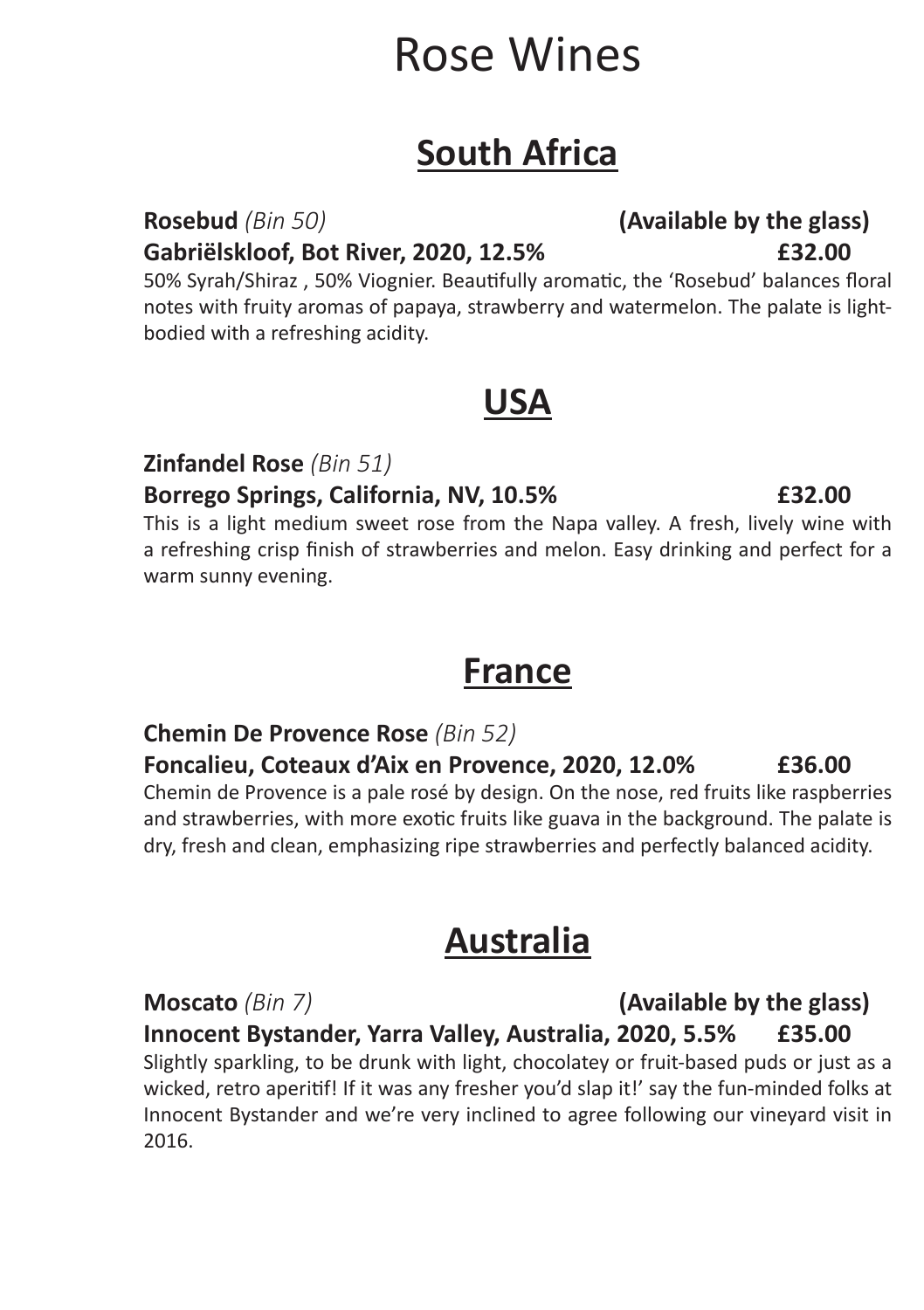# Red Wines **France**

## **Cabernet Sauvignon** *(Bin 60)* **(Available by the glass)**

A real classic Cabernet Sauvignon. Full of blackcurrant jam on both the nose and palate with a touch of cedary oak adding some depth.

### **Saint-Emilion (Grand Cru)** *(Bin 61)* **Fleur de Lisse, Bordeaux, 2016, 14.5% £70.00**

The wine shows notes of vibrant red berries, blackberry fruit and liquorice spice, underpinned by elegant, fine-grained tannins and a lingering, fresh finish. Château Fleur de Lisse is located in Saint-Étienne-de-Lisse in Saint-Émilion. The Château was acquired in 2015 by the Teycheney family, who have a particular interest in biodynamic farming.

### **Haut-Médoc** *(Bin 67)*

**Château Larose Trintaudon, Bordeaux, 2014, 13.5% £52.00** A racy, incredibly full-bodied and well-structured wine with enormous density and power. Infinite length on the palate with excellent balance between fruit, tannins and acidity. Situated on the borders of the Pauillac and Saint-Julien Appellations, it benefits from very similar growing conditions as its neighbour Château Latour.

### **Beaujolais-Villages** *(Bin 62)*

#### **Jean-Marc Burgaud, Beaujolais, 2020, 12.5% £45.00**

100% Gamay Noir. An attractive deep ruby in the glass, the nose boasts bright aromas of crunchy red fruits and violets. On the palate, the wine has a superb structure, with grainy tannins, concentrated red fruit flavours and excellent acidity lifting the finish.

### **Fleurie** *(Bin 63)*

### **Dominique Morel, Beaujolais, 2019, 13.0% £45.00**

This family-run winery based just north of Fleurie dates back to the early 1900s and has been run by current Winemaker Dominique Morel since 1967. This wine has fragrant violet and red fruit aromas on the nose and a palate bursting with bright fruit and supple tannins. It is an elegant wine with a long, persistent finish

### **Brouilly** *(Bin 64)*

### **Château de Pierreux, Beaujolais, 2018, 13.5% £44.00**

It is one of the finest domaines in the Beaujolais region, with a magnificent château and winery built during the Renaissance. This wine is very aromatic, full of morello cherries, blackcurrants and sweet spices. The palate is complex, revealing flavours of wild strawberry and violet with medium body and soft tannins.

# **Domaine Galetis, Languedoc, 2017, 12.5% £30.00**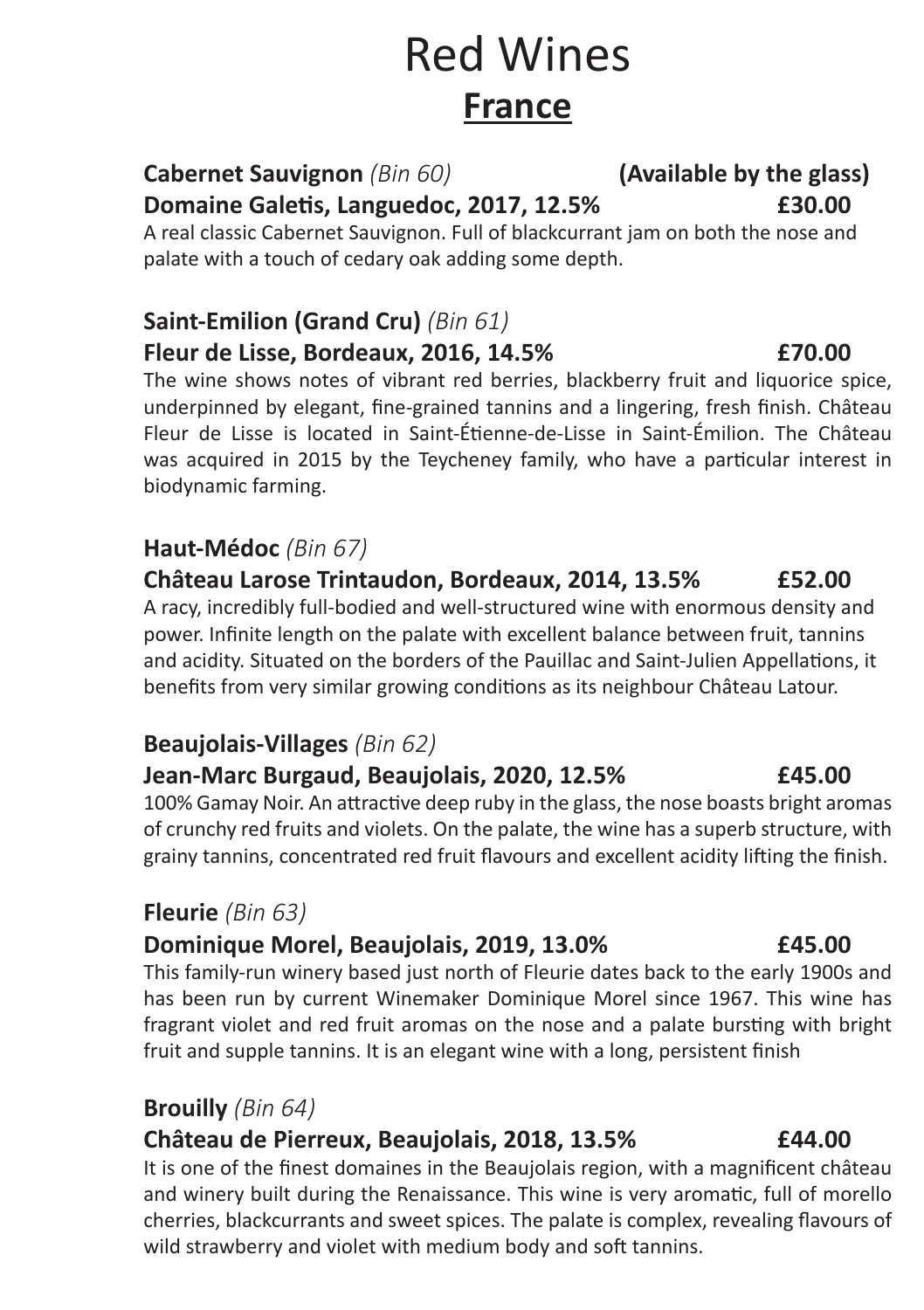# **France (continued)**

#### **Louis Latour, Provence, 2017, 13.5% £36.00**

Domaine de Valmoissine from the Coteaux du Verdon, has a ruby color and a complexe nose with cocoa and ripe fruits from south of France, such as strawberry. The mouth is ample and round with silky tannins and hints of forest floor.

### **Châteauneuf-Du-Pape** *(Bin 66)*

### **Vignoble Abeille-Fabre, Rhône, 2014, 14.5% £54.00**

Part of the famous Mont-Redon estate, Jean Abeille's vineyard occupies a total of 100 hectares. Superbly balanced between youthful fruit and warm, oaky complexity. Nose and palate are replete with notes of cinnamon and clove amid the the dense bramble fruit.

### **Côtes Du Rhône** *(Bin 68)*

### **Parcelles 38, Rhône, 2018, 14.0% £36.00**

The Quiot family have been winemakers since 1748. A blend of Grenache, Syrah and Mourvedre, this is serious Côtes du Rhône, being full flavoured and having the structure to support the ample fruit.

### **Gevrey-Chambertin** *(Bin 69)*

### **Louis Latour, Burgundy, 2014, 13.5% £92.00**

Gevrey-Chambertin is one of the finest viticultural villages of the Côte de Nuits. Louis Latours' Gevrey-Chambertin reveals aromas of lightly-wooded blackcurrant. On the palate blackcurrant and liquorice blend beautifully and are accompanied by a slight peppery finish, enhanced by silky tannins.

### **Nuits-Saint-Georges** *(Bin 70)* **(Available by the glass) Jean-Claude Boisset, Burgundy, 2016, 12.5% £88.00**

Making wines from 'lieu-dits' or tiny plots of vines, is something which accounts for the limited production. This wine comes from the single site 'Coteau des Bois' vineyard. A bright ruby coloured Pinot Noir in the glass with aromas of crunchy red cherry, sweet spice and subtle smoky notes. On the palate the flavours are well concentrated, with silky tannins and bright acidity giving the wine great structure and length.

### **Aloxe-Corton 1er Cru** *(Bin 71)*

### **Domaine Tollot-Beaut, Burgundy, 2017, 12.5% £90.00**

The fifth generation of the family now produces this 100% Pinot Noir from hand harvested grapes of the 'Les Fournières' vineyard. This wine has expressive aromas of wild strawberry and blackberry fruit. On the palate, it displays firm, ripe tannins, bright notes of black fruit with a touch of clove spice lifted by fresh acidity.The finish is long and layered.

# **Pinot Noir** *(Bin 65)* **(Available by the glass)**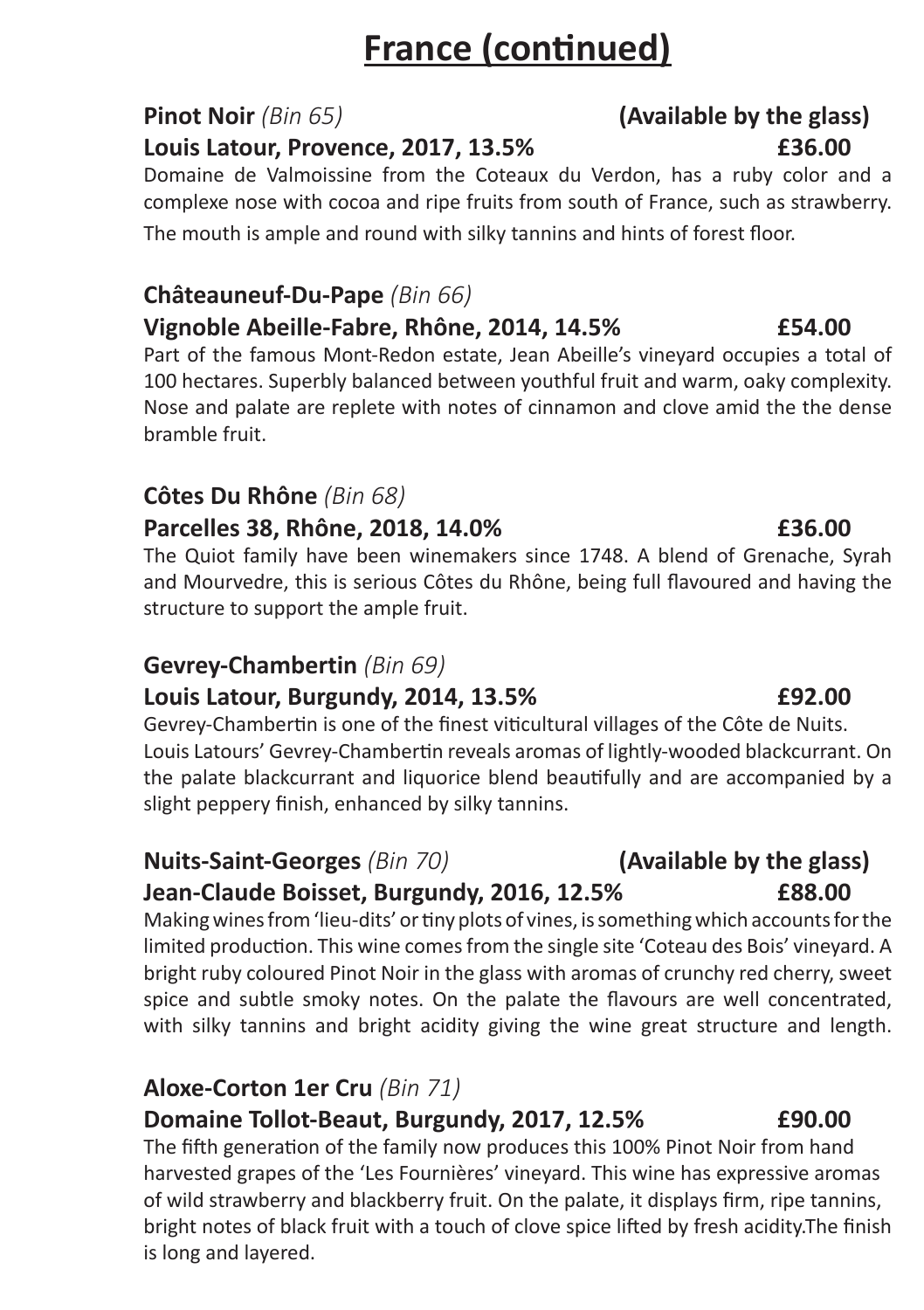# **Italy**

### **Barbera d'Asti** *(Bin 72)*

**Montebruna, Piedmont, 2015, 14.5% £52.00**

Ruby red-violet. A striking aroma of ripe cherries and red berries. It is deep, full and harmonious in the mouth, with a long finish that maintains lasting taste and finishes with almond. The chewy palate offers juicy sour cherry, ground pepper and licorice alongside racy acidity and round tannins.

### **Amarone** *(Bin 73)*

### **Corte Giara, Valpolicella, 2018, 15.0% £68.00**

The name Valpolicella means "Valley of Many Cellars" because there are so many in the region which is situated North West of Verona. This wine is intensely perfumed with an inviting ruby red colour. The characteristic hints of black cherry and freshly ground black pepper are followed by subtle herb on the nose. Dry and wellbalanced.

# **Spain**

### **Rioja Reserva** *(Bin 74)*

### **Izadi, Rioja, 2017, 14.0% £44.00**

A contemporary Rioja that combines the dark fruit flavours of the Tempranillo grape with the spicy oak that marks out the best Rioja. A fresh and fragrant nose, boasting aromas of redcurrant, cherry and plum with notes of tobacco, liquorice and earthy undertones. The palate is pure and concentrated with a long, fruit-forward finish.

### **Ribera del Duero** *(Bin 75)*

### **Finca Villacreces, Castilla y León, 2016, 14.0% £55.00**

86% Tempranillo, 10% Cabernet, 4% Malbec

This wine is inky purple in colour with an expressive bouquet of espresso, toasted bread, graphite, wild blueberries, and blackberry liqueur. This is followed by a fullbodied, full-flavoured, plush wine with layers of spicy black fruit. Well balanced, with lingering hints of smoke.

### **Monstarell/Syrah/Cabernet** *(Bin 76)*

### **Goru 38 Barrels, Ego Bodegas, Jumilla, 2015, 14.5% £44.00**

A complex, mature and structured wine. A great blend of the ripe black fruit aromas with the toasted and smoked notes of the ageing. An intense but extremely elegant wine.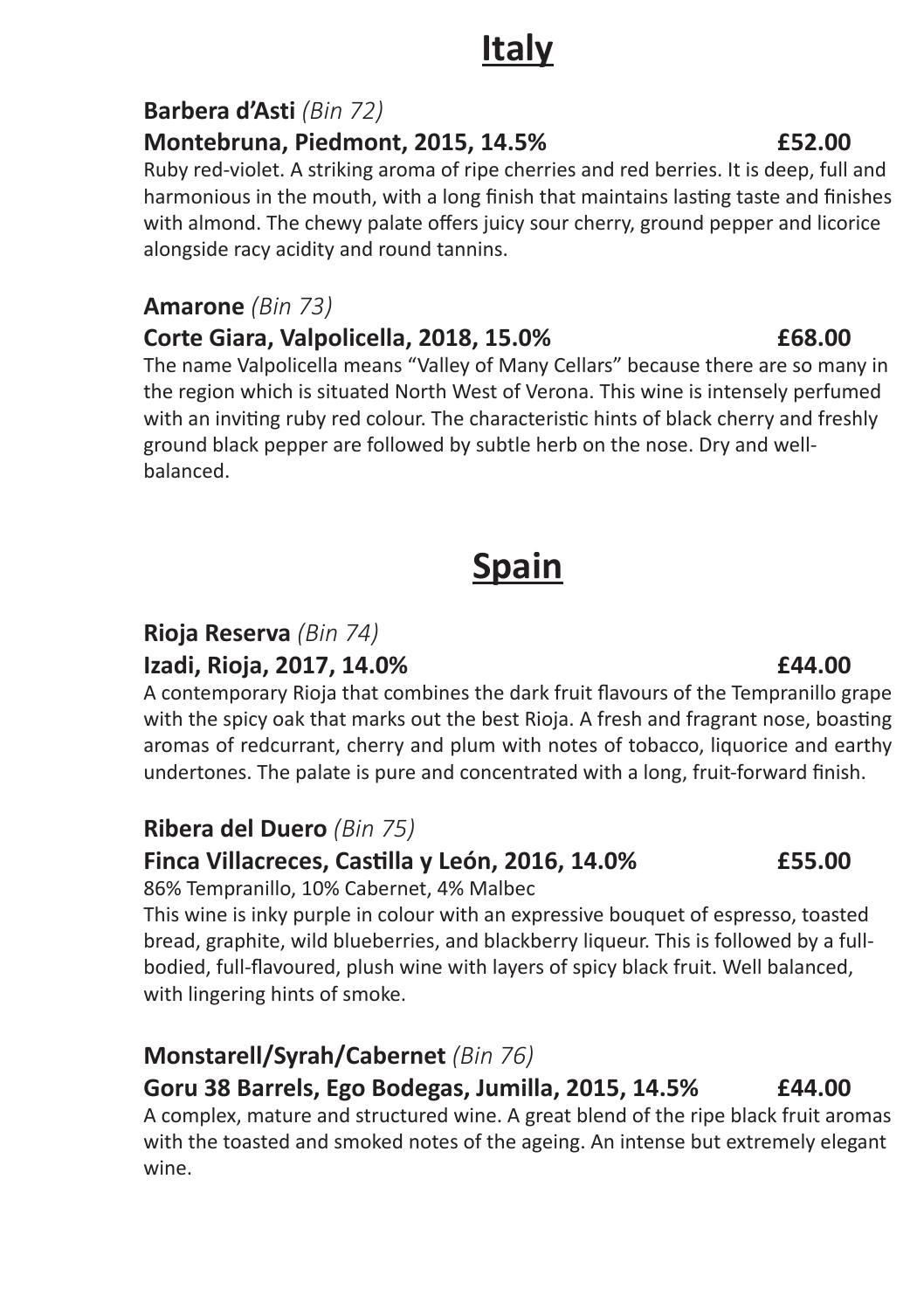## **Portugal**

### **Syrah** *(Bin 77)*

#### **Mar Da Palha, Lisboa, 2011, 14.0% £32.00**

50% Syrah, 30% Touriga Nacional, 20% Touriga Franca. A fabulous blend of the Syrah and the indigenous Touriga Nacional varietal. The Syrah providing weight, power and intensity of dark fruit and the Touriga Nacional providing elegance and finesse to the blend.

#### **Touriga Nacional** *(Bin 78)*

#### **Ch by Chocapalha, Lisboa, 2016, 14.0% £60.00**

100% Touriga Nacional, CH by Chocapalha is an homage to the Swiss origins of the Tavares da Silva family. Bold, dark fruit aromas on the nose with subtle nuances of leather and violet. The structured palate is supported by firm tannins and enticing flavors of black currant and raspberry followed by a remarkable finish.

# **South Africa**

### **Cabernet Sauvignon** *(Bin 79)*

#### **Signal Rock, DeWaal, Stellenbosch, 2008, 14.5% £44.00**

A beautiful Cabernet Sauvignon based blend with cassis, black fruit and raspberry flavours, with a long and lingering finish.

#### **Meerlust, Stellenbosch, 2017, 14.0% £68.00**

The 2013 Rubicon classic expression of this iconic Cape wine. Very deep, youthful colour, and intense almost purple hue. The palate is full bodied, structured by beautifully sleek, ripe tannins which restrain the vibrant dark fruit typical of this vintage. The wine lingers on the palate with creamy fruit mouthfiilling tannins.

### **Conebush Syrah** *(Bin 81)*

#### **Lomond, Cape Agulhas, 2014, 14.0% £52.00**

Lomond Wine estate is located in Cape Agulhas in the most sourtherly tip of Africa. The grapes for this wine come from one of their best plots and are handpicked and hand sorted. It is a full bodied yet elegant wine with black and red fruit flavours, cherries, plums, spicy white pepper, a hint of cloves and oaky spice. Pair with rich meaty dishes.

# **Rubicon** *(Bin 80)* **(Available by the glass)**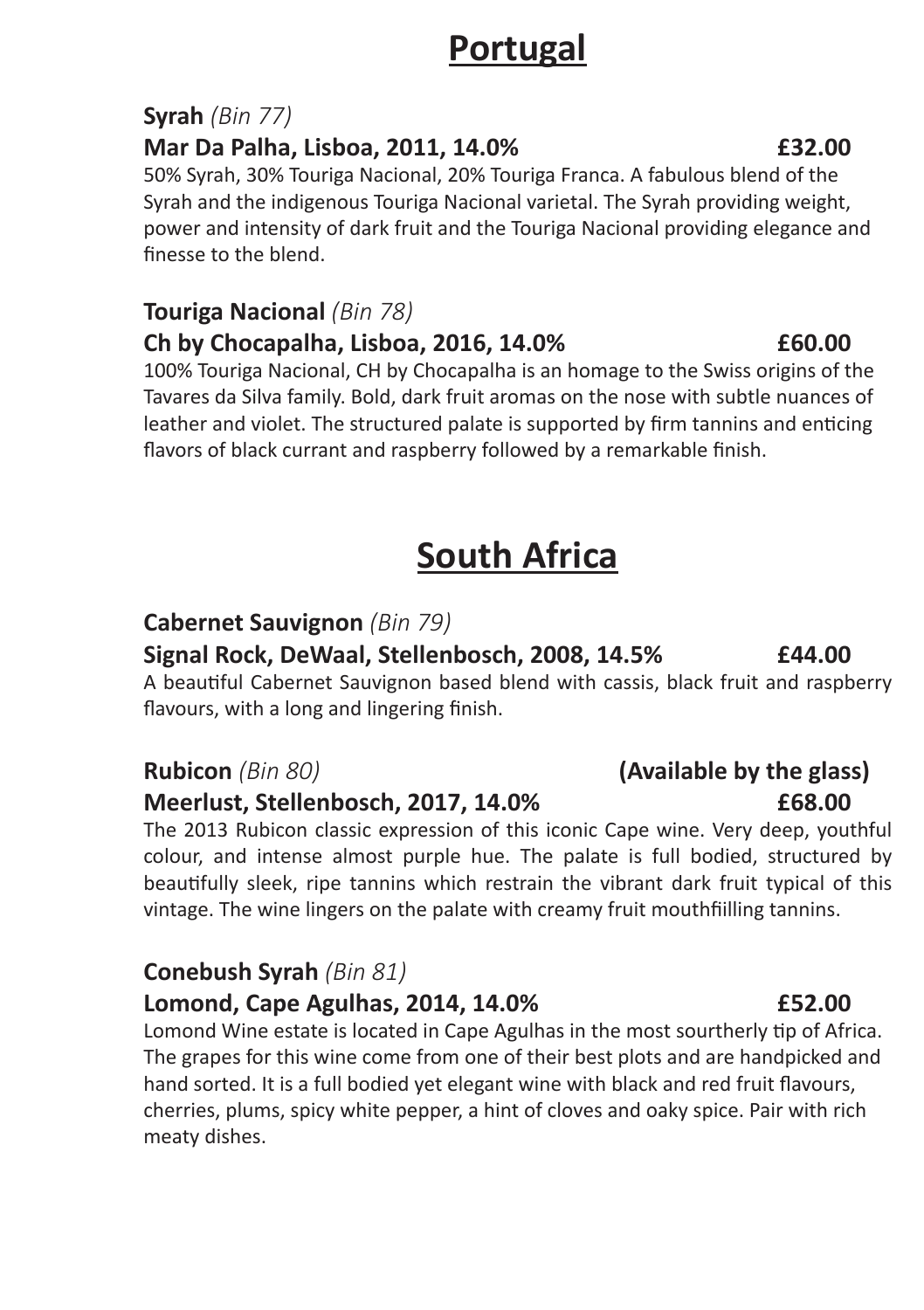# **South Africa (continued)**

### **Merlot** *(Bin 82)* **(Available by the glass)**

#### **Lomond, Cape Agulhas, 2016, 14.0% £40.00**

A full-bodied wine with red berry and plum flavours enhanced by a trace of smokiness. A succulent palate of fruity sweetness and soft, round tannins balanced with oak spice, making this an easily-accessible wine.

## **SMV - Shiraz/Mourvèdre/Viogner** *(Bin 83)*

#### **Lomond, Cape Agulhas, 2017, 14.5% £42.00**

A Rhône-inspired blend consisting of 72% Shiraz, 12% Mourvèdre and 6% Viognier. Sweet, juicy red fruit, black pepper, clove with floral flavors on the nose. The palate is rich with intense flavors of pepper and spice, with soft, silky tannins.

# **New Zealand**

### **Pinot Noir** *(Bin 84)*

#### **Sacred Hill, Marlborough, 2017, 13.5% £32.00**

Aromas of cherry and ripe raspberry are accompanied by wild thyme, baked sage, floral and savoury characters. The palate entry is weighty with a seamless flow, finishing with a velvety tannin texture.

#### **Pinot Noir** *(Bin 85)*

### **Cloudy Bay, Marlborough, 2015, 13.5% £64.00**

100% Pinot Noir from carefully selected vines in the Southern Wairau Valley of Marlborough. This 27th release of their legendary Pinot Noir is layered with bright red fruit, heady spice and a silky structure.

### **Syrah** *(Bin 86)*

### **Elephant Hill, Gimblett Gravels & Te Awanga Hawke's Bay, 2016, 13.5% £50.00**

Back in 2011 we celebrated Steph's birthday with lunch and a vineyard tour of the stunning Elephant Hill estate. Stunning architecture, great food and world class wine! The 2016 release came after a long cool vintage allowing the grape a gentle ripening period. Pressed and aged in French Oak for 22 months this syrah demonstrates blackberry, raspberry, spice, pepper and earth flavours with a structured and soft finish. An excelent wine for lamb, beef or venison dishes.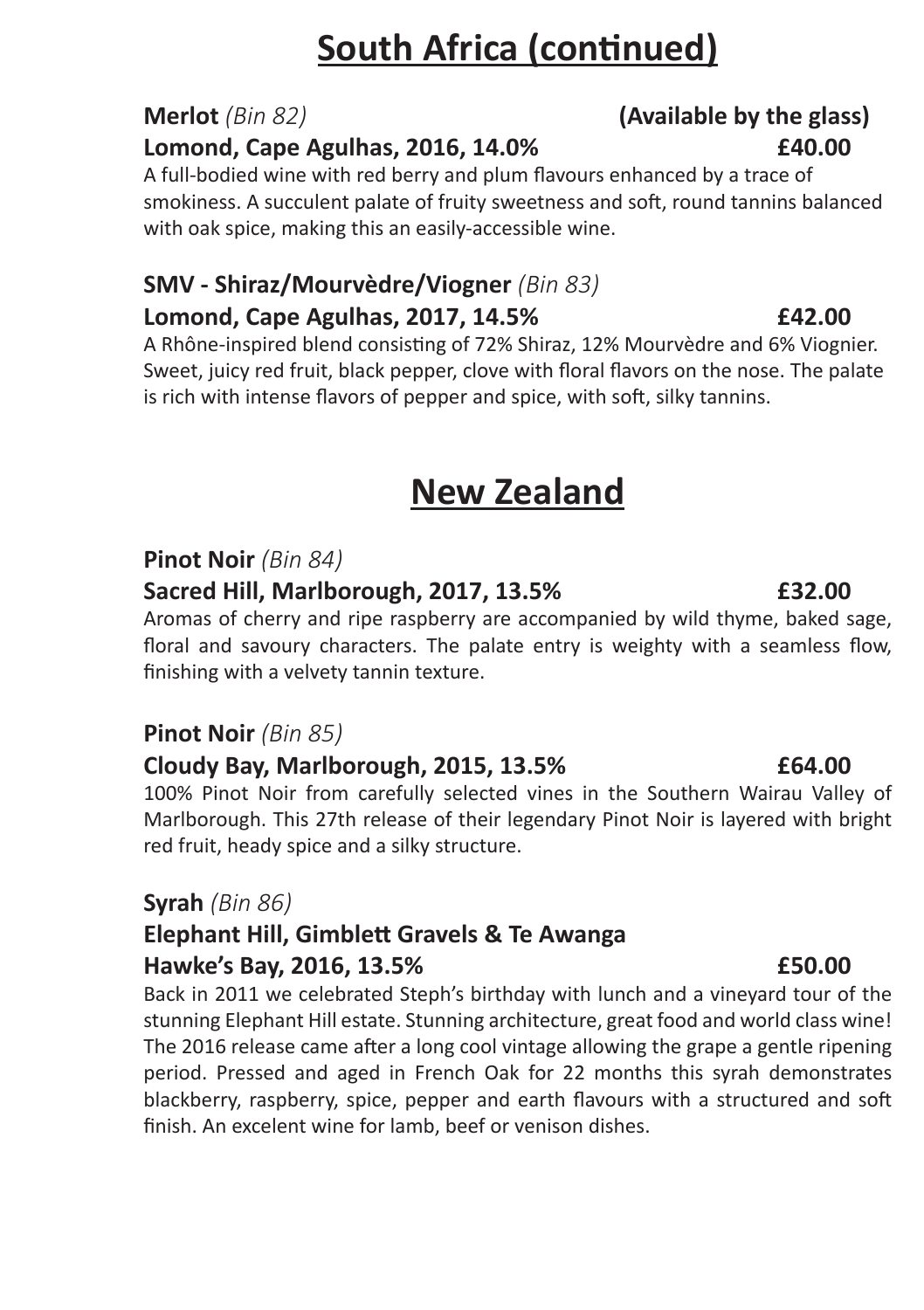## **Australia**

### **Pinot Noir** *(Bin 87)*

#### **Innocent Bystander, Yarra Valley, 2019, 13.5% £44.00**

Innocent Bystander Pinot Noir was one of our favourites when we visited the Yarra back in 2016. Aromas of cherries, Campari, raspberries, fennel seeds with hints of bergamot tea and orange zest. Lively on the palate with fresh, ripe raspberries with a beetroot earthiness. A wine of purity, texture and slippery tannins.

### **Shiraz** *(Bin 88)*

### **Stonewell, Peter Lehmann, Barossa, 2013, 14.5% £80.00**

It is fair to say that we love the "Barossa" having visited in both 2016 and 2019. The region produces a variety of grapes but is best known for Barossa Shiraz of which the wines from Peter Lehmann are amongst the best available.

Stonewell Shiraz, first made in 1987 , has one guiding principle: to be Peter Lehmann's best Shiraz of vintage. The name Stonewell was chosen in recognition of the high quality Shiraz grapes being grown around Stonewell Road.

### **Shiraz/ Viognier** *(Bin 89)* **(Available by the glass)**

#### **Willunga 100, McLaren Vale, 2018, 14.5% £40.00**

A classic blend of Shiraz (95%) with a touch of Viognier (5%) to add perfume. It has a full and rich palate typical of McLaren Vale. The Shiraz offers dark plum, liquorice and spice while the touch of Viognier brings a vibrant and fragrant lift to the nose. Fine grained tannins give a savoury edge.

### **Grenache** *(Bin 90)*

### **The Tithing, Willunga 100, McLaren Vale, 2009, 14.5% £50.00**

The Tithing from Willunga 100 is made only in the best vintages, from small parcels of premium bush vine grapes. "Hundred" and "Tithing" are derived from the Anglo-Saxon terms for units of government within a community. Just as the Tithing was the select part of the Hundred, this wine represents the small selection of the finest old bush vine Grenache, that is hand-picked to ensure exceptional quality. This 'old vine' Grenache has concentrated dark cherry aromas with powerful savoury overtones. It has a long fruit-driven palate with ripe, persistent tannins.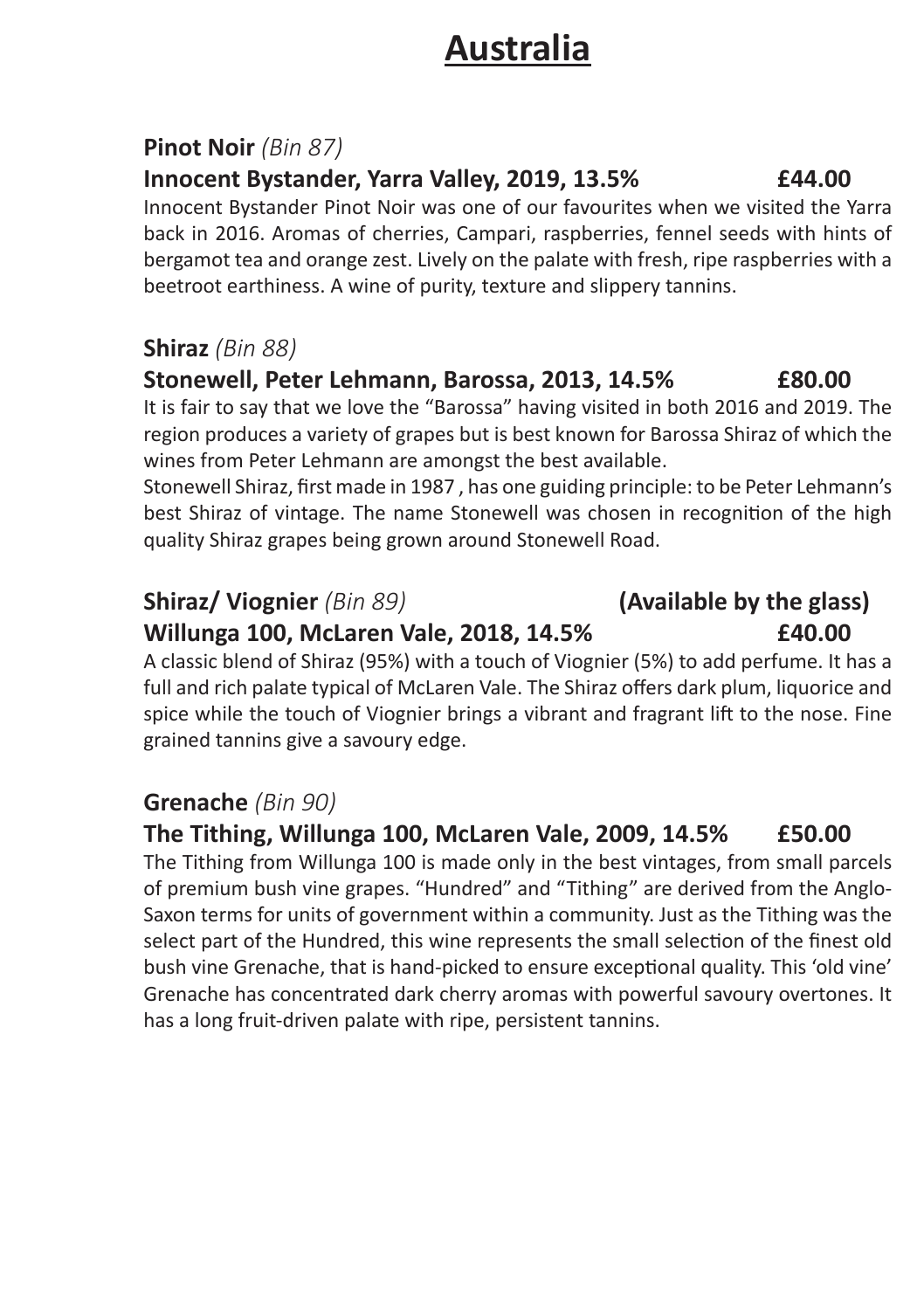# **Australia (continued)**

### **Cabernet Sauvignon** *(Bin 91)* **(Available by the glass) Sexy Beast, Two Hands, McLaren Vale, 2018, 13.6% £58.00**

Quality without compromise is central to the Two Hands philosophy. Vinified in traditional open fermenters, the wine is then matured for 14 months in French oak hogsheads. A deep and lush ruby colour, with an alluring nose of rich fruit, and subtle touches of violet, smoke, and leafy herbs. Fulsome yet elegant, the tannins are smooth and the palate tightly structured.

### **Shiraz Blend** *(Bin 92)* **(Available by the glass) Henschke Henry's Seven, Barossa, 2018, 14.5% £65.00**

73% Syrah/Shiraz , 17% Grenache/Garnacha, 5% Mataro, 5% Viognier This blend is a tribute to Henry Evans, who planted the first vineyard of seven acres at Keyneton in 1853. Dark plum, berry compote, rhubarb and raspberry flavours lead to a peppery mid-palate of vibrant red berry acidity and fine-grained tannins, finishing with lingering flavours of mulberry and black pepper.

## **USA**

### **Merlot** *(Bin 93)*

### **Brotherhood, New York, 2012, 13.0% £45.00**

This ruby red wine is dry and full-bodied, yet soft on the palate. Barrel-aged for at least 6 months, it has complex aromas and flavors of sweet cherries and berries.

### **Zinfandel** *(Bin 94)*

### **Wente Beyer Ranch, California, 2015, 13.5% £40.00**

From the USA's oldest family-owned winery comes this rich, peppery zinfandel with hints of juicy raspberry and a luxurious velvety texture. Also known as primitivo and grown across the world, Zinfandel is well suited to the Californian climate.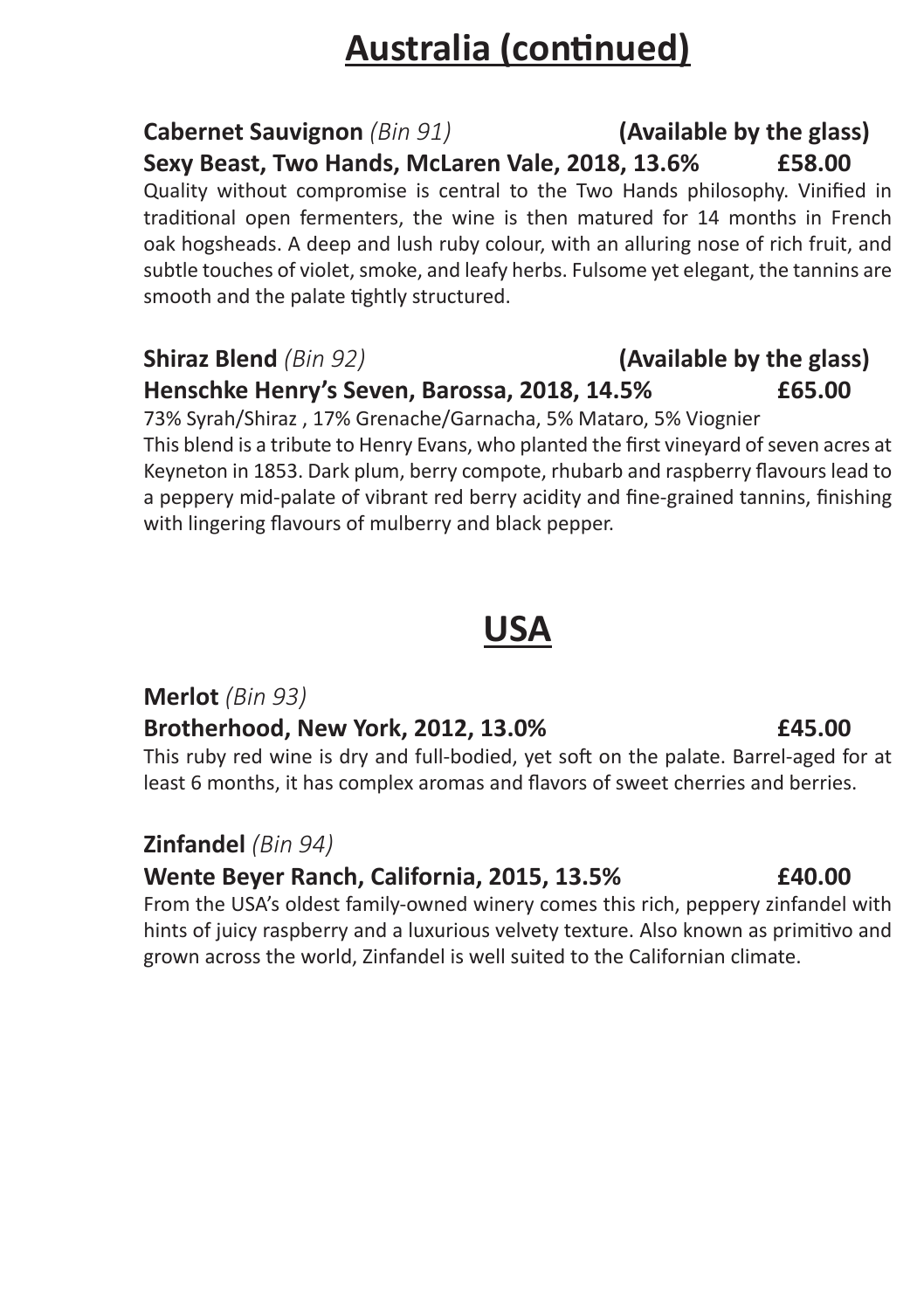## **Chile**

### **Merlot** *(Bin 95)*

**Montes Classic Series, Colchagua Valley, 2019, 14.5% £36.00**

Montes was established in 1988, with the aim of producing the best wines in Chile from the best regions. Chosen to produce the best examples of each variety, this Chilean Merlot is ripe, full, plummy, layered and full flavoured.

# **Argentina**

### **Cabernet Sauvignon** *(Bin 96)*

### **Kaiken Reserve, Mendoza, 2017, 13.0% £36.00**

This Cabernet Sauvignon is deep ruby in colour. Fresh red fruits intermingle with aromas of tobacco and spices. On the palate, the wine is soft and vibrant. The long, captivating finish has great complexity and spicy notes, typical of the variety.

#### **Malbec** *(Bin 97)* **(Available by the glass) Finca Flichman Caballero, Mendoza, 2019, 13.5% £32.00**

This wine is ruby red in colour with blue hues. The aroma is perfumed and complex, on the palate, it is concentrated with blackberries, ripe plums and tobacco leaves. Sweet, ripe tannins balance the fruit.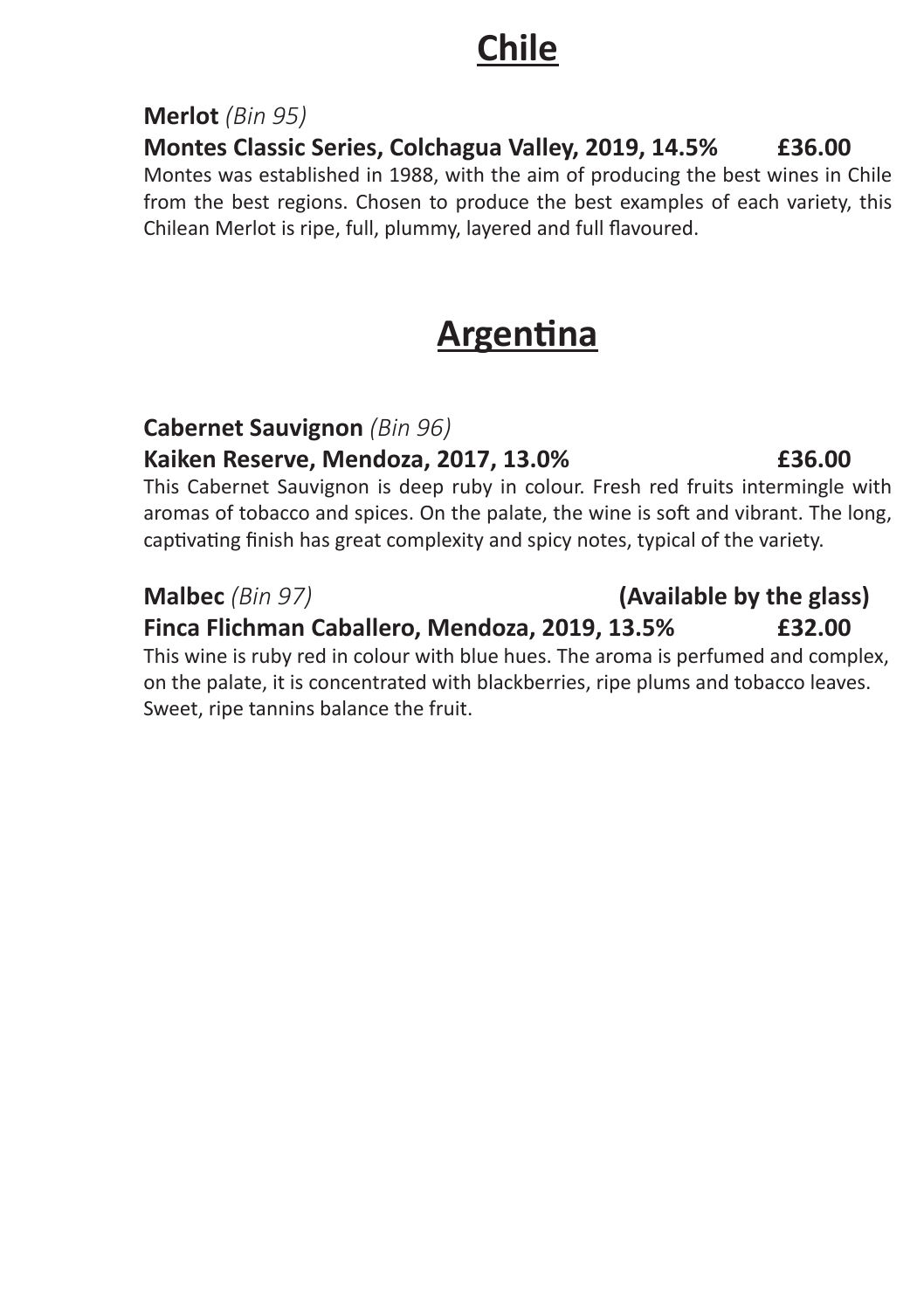# Dessert Wines

### **Late Harvest Sauvignon Blanc 75ml Tardío, Maipo Valley, Chile, 2017, 13.0% £6.50**

This wine is made from botrytis affected grapes lovingly aged in oak barrels for 11 months. A deep golden colour, with aromas of honey, dried flowers and sweet spice, the palate has a wonderful marmalade character and an elegant fresh acidity which balances with the richness of the wine. **Great all rounder**

### **Trockenbeerenauslese 75ml Lenz Moser, Osterreich, Austria, 2015, 9.0% £7.50**

Trockenbeerenauslese, literal meaning "dried berries selection" is the highest in sugar content in the Prädikatswein category of the Austrian and German wine classifications. Gorgeous golden yellow. Honey aromas on the nose, lush and ripe fruit, very expressive. Fine, long-lasting finish. **Sweet & Sticky**

#### **Black Muscat 75ml Elysium, Quady, Calafornia, 2017, 15.0% £7.00**

An amazing sweet and rich RED wine, this has a floral aroma and great concentration. It offers layers of flavor like dried fruit, honey and boysenberry syrup, with food acidity for balance. **Great with red fruits or dark chocolate**

### **Yuzu Sake 75ml Keigetsu, Kōchi Prefecture, Japan, 8.0% £6.50**

Forget any pre-conceptions you have about sake!

This mouth-puckering yet sweet sake is made with the zesty & citrus yuzu fruit. It has an intense mix of lemon, tangerine and lime aromas with a fragrant lift, and a balanced sweetness. **Perfect with fresh fruits or citrus**

### **Moscato 125ml**

### **Innocent Bystander, Yarra, Australia, 2020, 5.5% £6.50**

Slightly sparkling, to be drunk with light, chocolatey or fruit-based puds or just as a wicked, retro aperitif! If it was any fresher you'd slap it!' say the fun-minded folks at Innocent Bystander and we're inclined to agree following our vineyard visit in 2016. **Summer berries or light desserts**

### **Monbazillac 125ml Chateau Belingard, Dordogne, France, 2016, 12.5% £7.00**

A full nose with honey, candied fruits, quince and the characteristic smells of botrytis. Wine is rich, sweet support by a very fresh acidity which gives the lightness, and the mineral balance. **Perfect as an aperitif, with pates, poultry, blue cheeses or also with light desserts**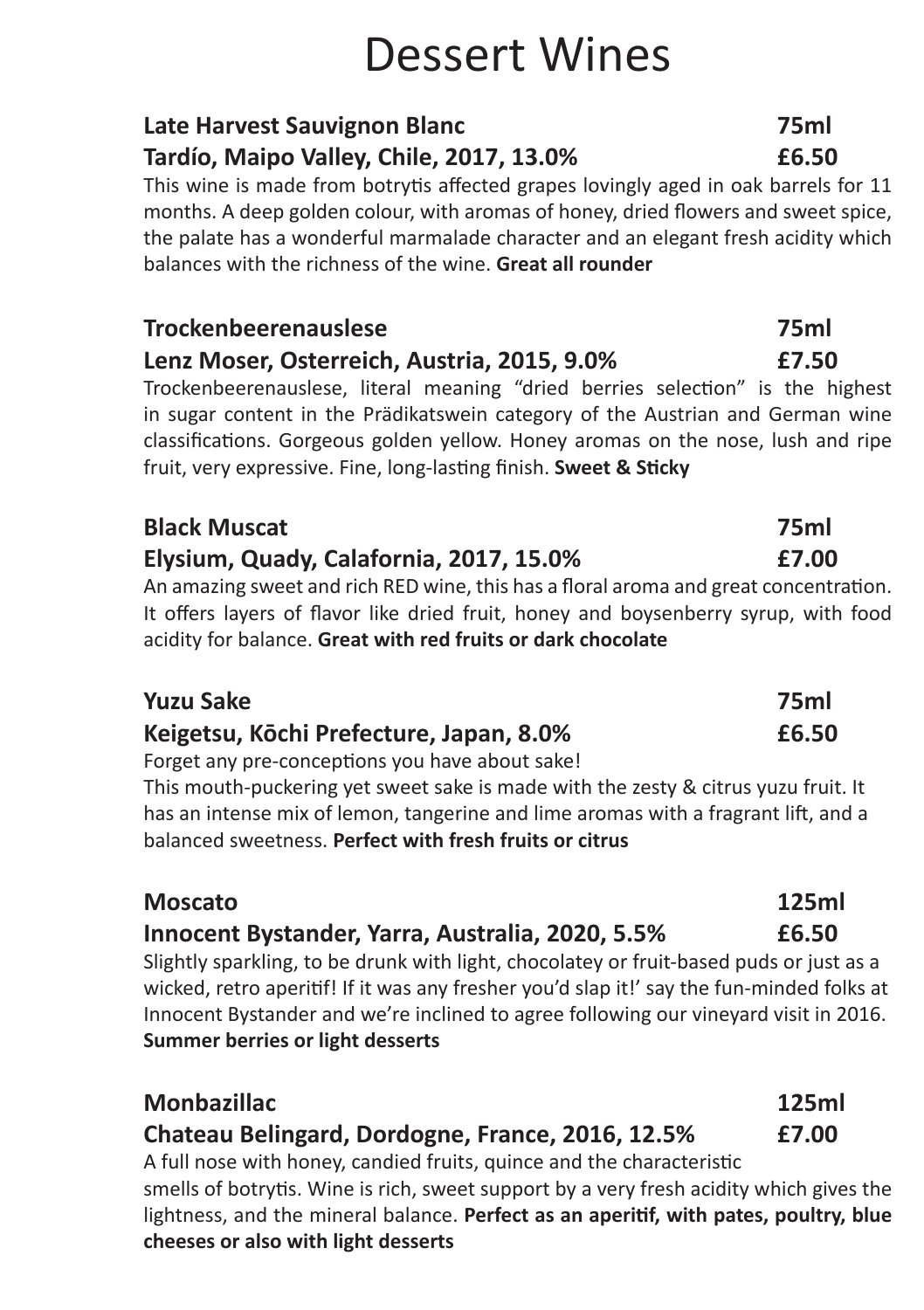# Port

### **Kopke - The oldest Port wine house**

Kopke existed even before there was a demarcated region of the Douro. Established in 1638, the oldest Port wine house built an impeccable reputation based on the highest quality. A leader in the production of Port Tawny Colheita wines, including white port, Kopke has a remarkable range of special category Ports, also producing excellent DOC Douro wines.

|                        | <b>Glass</b>     |
|------------------------|------------------|
| 20 Year Old Tawny Port | 50 <sub>ml</sub> |
| Kopke,                 |                  |
| Douro, 20.0%           | £8.00            |

A delicate orange-green colour. Its splendid nose is a complex marriage of dried fruit, spice and notes of fine wood. On the palate, its flavours are rich and concentrated, with a long and velvety finish.

### **2015 Late Bottled Vintage Port**

**Kopke,**

#### **Douro, 20.5% £9.00**

Kopke Vintage Port Wines are made from hand-picked grapes in a harvest year of an exceptional quality. They age in barrels for a maximum period of two and a half years and are bottled afterwards. Deep dark-purple colour with a vibrant and intense ruby rim. Aromas of ripe wild berries on the nose, combined with notes of violet, black pepper and hints of eucalyptus leaf. In the mouth the firm tannins stand out, together with a vibrant and crisp acidity.

### **30 Year Old Tawny Port**

**Kopke,**

#### **Douro, 20.0% £12.00**

Amber in colour, with green hues. An intense and complex nose, with prevailing aromas of dried fruit well-balanced with notes of vanilla and honey. On the palate, it is harmonious and concentrated. A superb and enduring finish.

#### **2008 Colheita White Port Kopke,**

#### **Douro, 19.5% £10.00**

A wine of high quality, made from one single harvest. A Colheita wine matures in oak barrels for periods of time that can vary, but never less than 7 years. With a golden colour, this wine reveals delicate honeyed aromas, with hints of candied orange peel, vanilla and dried apricot. A charming wine in the mouth, blending refined aromas of fruit and cask ageing, making this an enticing and intense wine. An elegant and seductive finish, with refreshing acidity that lingers. **Served Chilled**